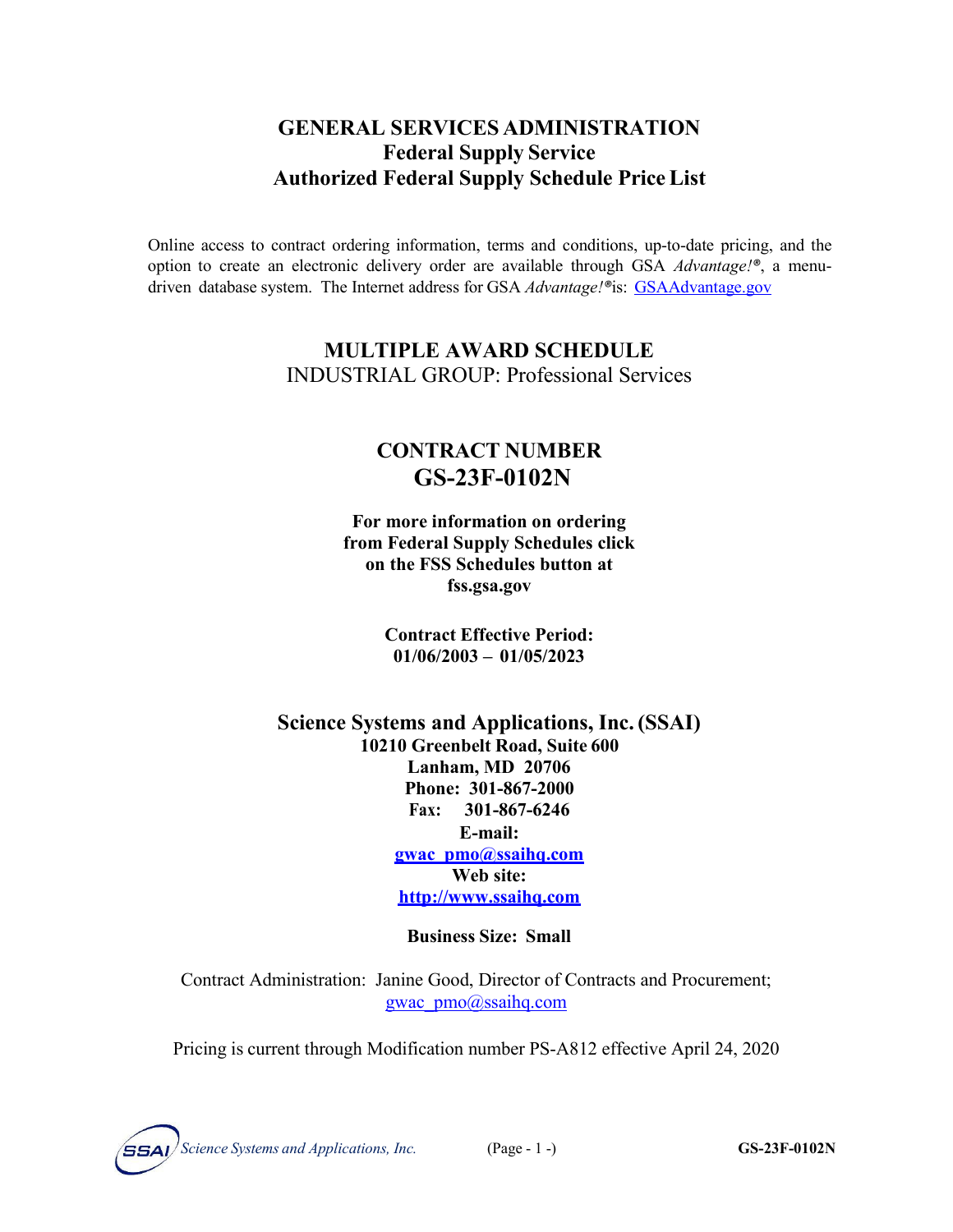# **TABLE OF CONTENTS**

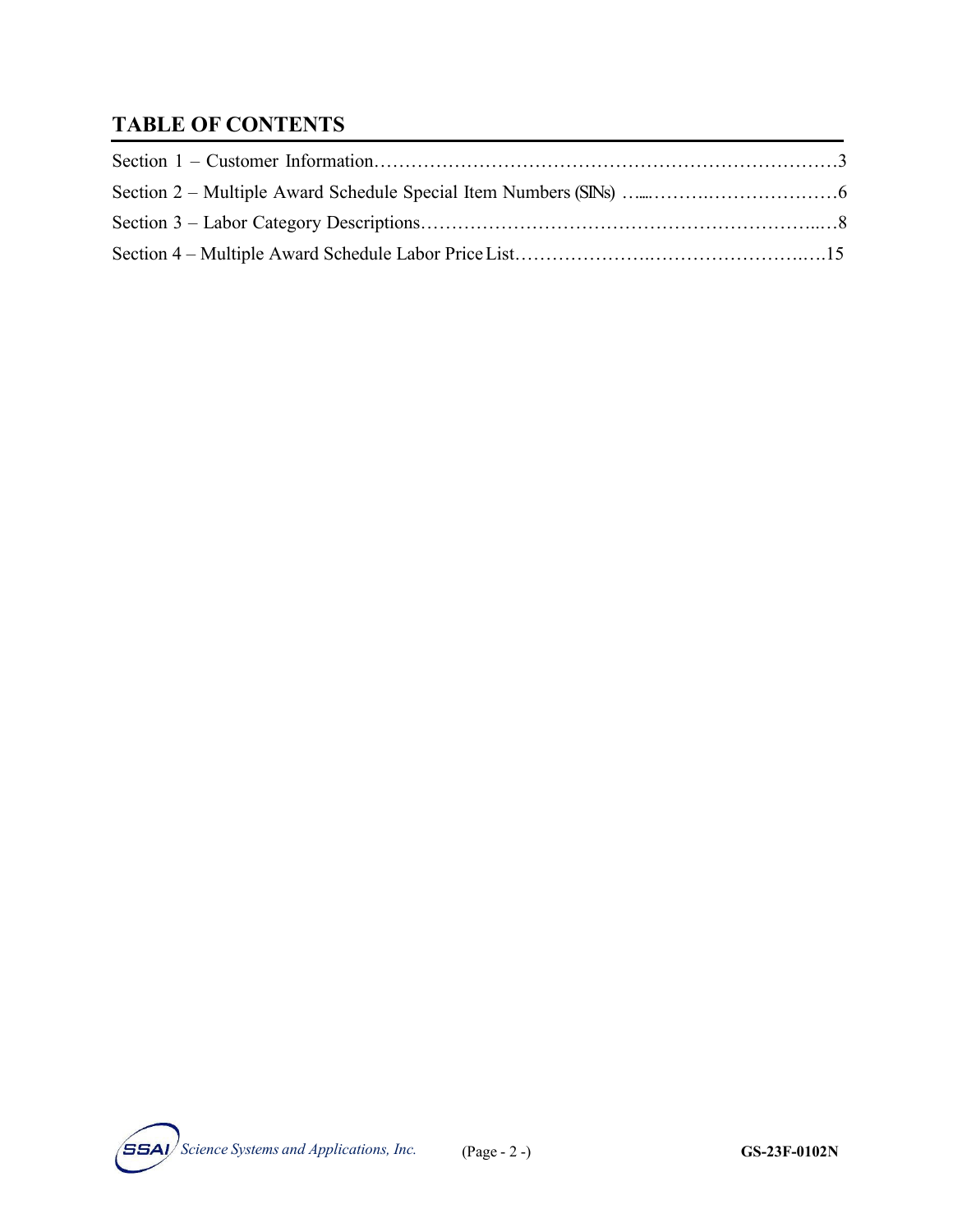### **SECTION 1 – CUSTOMER INFORMATION**

At Science Systems and Applications, Inc. (SSAI), our goal is to improve the quality of life through the application of our expertise in space and Earth science research and analysis. SSAI employs experienced scientists, engineers, and IT staff, whose activities range from cosmological studies to learn about the birth of the universe, to examining anthropogenic changes in Earth systems, to saving lives through satellite-aided search and rescue. The strategies of empowering our staff to achieve excellence in performance and using advanced technology and tools enable us to provide cost-effective solutions that exceed customer expectations.

#### **Small Business Participation**

The Small Business Administration (SBA) strongly supports the participation of small business concerns in the Federal Supply Schedules Program. To enhance Small Business Participation, SBA policy allows agencies to include, in their procurement base and goals, the dollar value of orders expected to be placed against the Federal Supply Schedules, and to report accomplishments against these goals.

For orders exceeding the micro-purchase threshold, FAR 8.404 requires agencies to consider the catalogs/pricelists of at least three schedule contractors or to consider reasonably available information by using the GSA Advantage!® online shopping service (www.gsaadvantage.gov). The catalogs/pricelists, GSA Advantage!®, and the Federal Supply Service Home Page (www.fss.gsa.gov) contain information on a broad array of products and services offered by small business concerns.

This information should be used as a tool to assist ordering activities in meeting or exceeding established small business goals. It should also be used as a tool to assist in including small, small disadvantaged, and women-owned small businesses among those considered when selecting pricelists for a best-value determination.

For orders exceeding the micro-purchase threshold, customers are to give preference to small business concerns when two or more items at the same delivered price will satisfy their requirement.

| SIN#      | <b>SIN DESCRIPTION</b>                                         |
|-----------|----------------------------------------------------------------|
| 541330ENG | <b>ENGINEERING SERVICES</b>                                    |
| 541380    | <b>TESTING LABORATORIES</b>                                    |
| 541420    | ENGINEERING SYSTEM DESIGN AND INTEGRATION<br><b>SERVICES</b>   |
| 541715    | ENGINEERING RESEARCH AND DEVELOPMENT AND<br>STRATEGIC PLANNING |

#### 1a. SPECIAL ITEM NUMBERS (SIN) FOR PRODUCTS AND SERVICES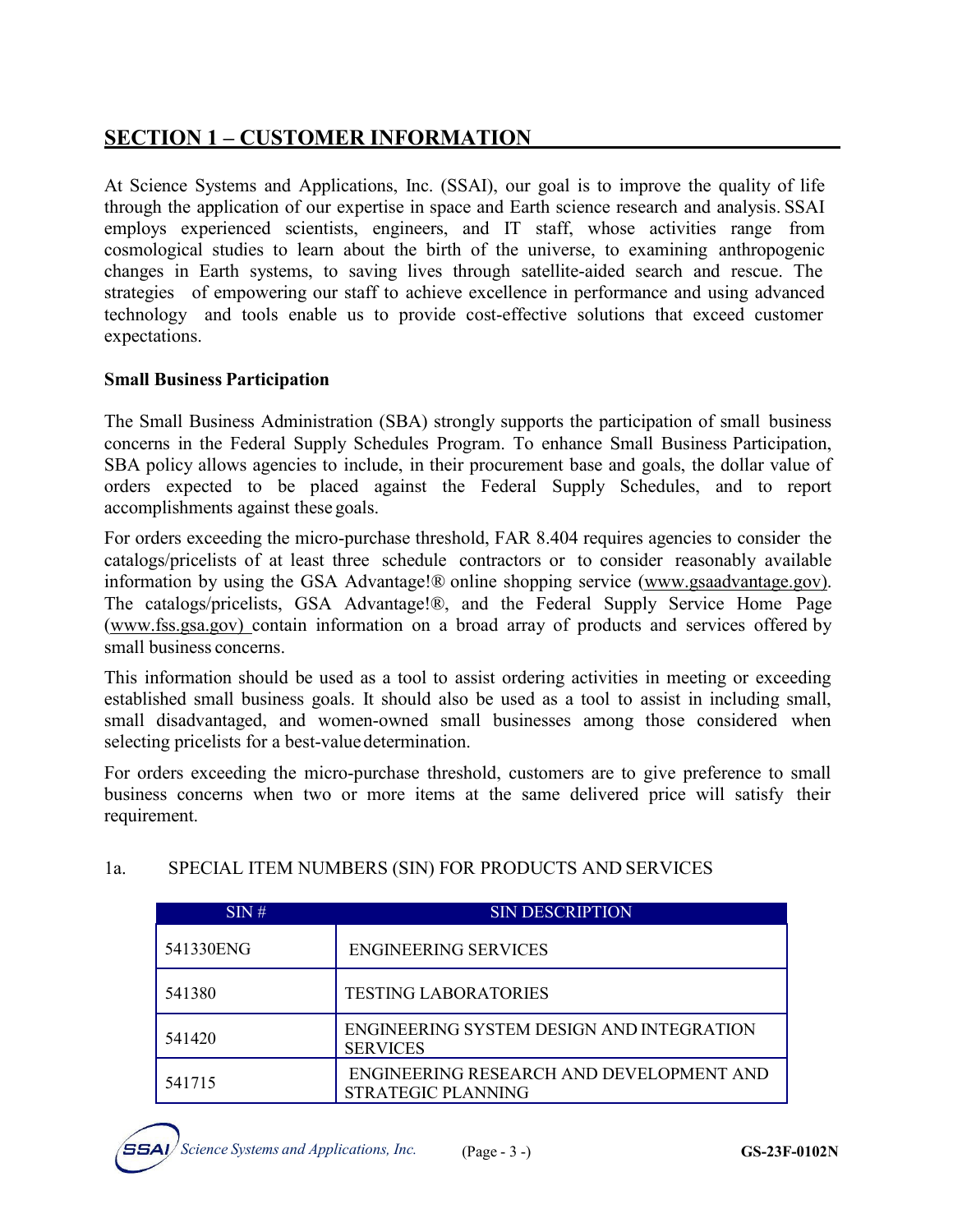| $\Omega$<br>M | ORDER-LEVEL MATERIALS |
|---------------|-----------------------|
|---------------|-----------------------|

- 1b. MODEL NUMBERS AND PRICES: N/A
- 1c. HOURLY RATES AND JOB TITLE DESCRIPTIONS: Please see Section 3 Labor Category Descriptions and Section 4 – Multiple Award Schedule Labor Price List
- 2. MAXIMUM ORDER : \$1,000,000.00
- 3. MINIMUM ORDER: \$100.00
- 4. GEOGRAPHIC COVERAGE: Domestic and Overseas Delivery
- 5. POINTS OF PRODUCTION: N/A
- 6. DISCOUNT FROM LIST PRICES OR STATEMENT OF NET PRICE: As mutually agreed and negotiated by task order.
- 7. QUANTITY DISCOUNTS: Guaranteed volume discount pricing of no lessthan one percent on orders equal to or greater than one million dollars.
- 8. PROMPT PAYMENT TERMS: None. Information for Ordering Offices: Prompt payment terms cannot be negotiated out of the contractual agreement in exchange for other concessions.
- 9. GOVERNMENT PURCHASE CARDS

9a. Below the micro purchase threshold: Yes, however,Electronic Fund Transfers (EFTs) through the Automated Clearing House (ACH) are encouraged. 9b. Above the micro purchase threshold: Government purchase cards are not accepted; however, Electronic Fund Transfers (EFTs) through the Automated Clearing House (ACH) are encouraged.

- 10. FOREIGN ITEMS: N/A
- 11. DELIVERY:

11a.TIME OF DELIVERY: Specified on the task order. 11b. EXPEDITED DELIVERY: N/A 11c. OVERNIGHT & 2-DAY DELIVERY: N/A 11d. URGENT REQUIREMENTS: Per the "Urgent Requirements" clause of this contract please contact the Contractor's representative for a faster delivery.

12. F.O.B POINT(S): Destination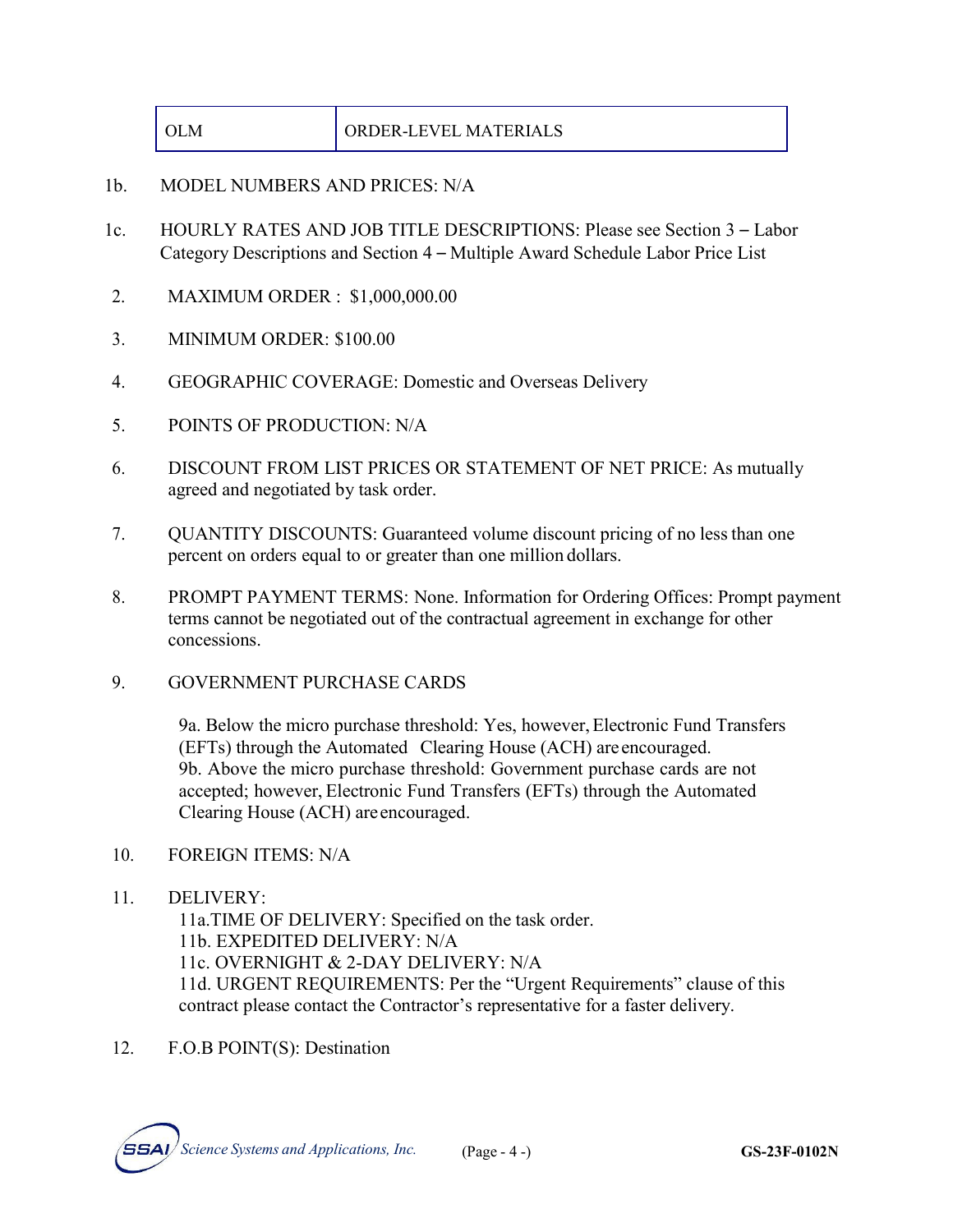- 13. ORDERING ADDRESS:
	- 13a. Science Systems and Applications, Inc. 10210 Greenbelt Road, Suite 600 Lanham, MD 20706 Attn: gwac pmo@ssaihq.com Phone:301-867-2000 Fax: 301-867-6246
	- 13b. Ordering Procedures: For supplies and services, the ordering procedures information on the Blanket Purchase Agreements (BPA's) are found in Federal Acquisition Regulation (FAR) 8.405-3.

Web site: [http://www.ssaihq.com](http://www.ssaihq.com/)

- 14. PAYMENT ADDRESS: As specified by task order
- 15. WARRANTY PROVISION: N/A
- 16. EXPORT PACKING CHARGES: N/A
- 17. TERMS AND CONDITIONS OF GOVERNMENT PURCHASE CARD ACCEPTANCE (ANY THRESHOLDS ABOVE THE MICRO PURCHASE LEVELS): N/A
- 18. TERMS AND CONDITIONS OF RENTAL, MAINTENANCE, AND REPAIR: N/A
- 19. TERMS AND CONDITIONS OF INSTALLATION: N/A
- 20. TERMS AND CONDITIONS OF REPAIR PARTS INDICATING DATE OF PARTS PRICE LISTS AND ANY DISCOUNTS FROM PRICE LISTS: N/A

20a. TERMS AND CONDITIONS FOR ANY OTHER SERVICES: N/A

- 21. LIST OF SERVICE AND DISTRIBUTION POINTS: N/A
- 22. LIST OF PARTICIPATING DEALERS: N/A
- 23. PREVENTATIVE MAINTENANCE: N/A
- 24. OTHER: 24a. SPECIAL ATTRIBUTES: N/A 24b. SECTION 508 COMPLIANCE: N/A
- 25. DATA UNIVERSAL NUMBERING SYSTEMS NUMBER (DUNS): 087694808
- 26. SYSTEM FOR AWARD MANAGEMENT (SAM DATABASE): SSAI is registered in SAM.gov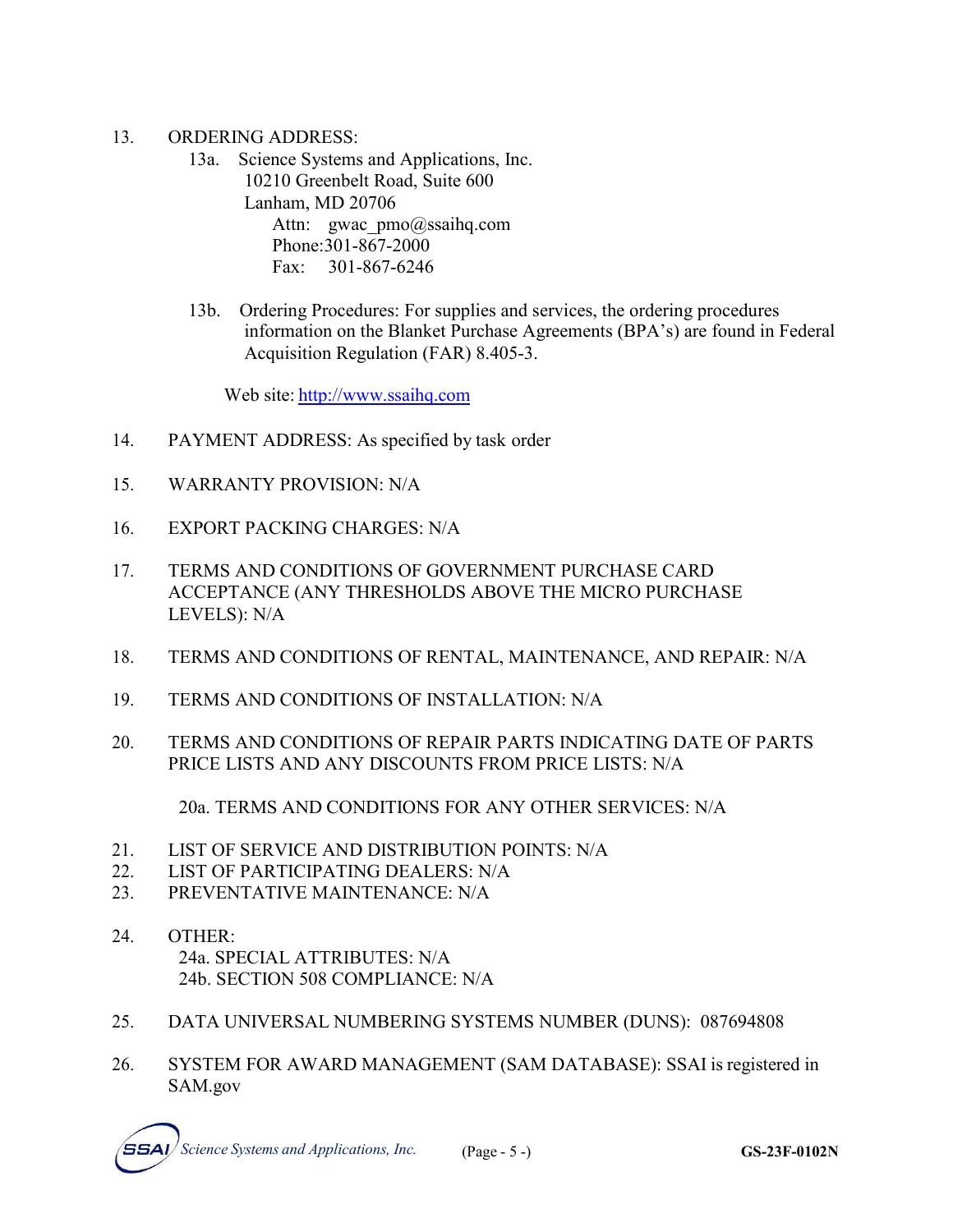## **SECTION 2 – MULITPLE AWARD SCHEDULE SPECIAL ITEM NUMBERS (SINs)**

#### **541330ENG Engineering Services**

*Services include: applying physical laws and principles of engineering in the design, development, and utilization of machines, materials, instruments, processes, and systems. Services may involve any of the following activities: provision of advice, concept development, requirements analysis, preparation of feasibility studies, preparation of preliminary and final plans and designs, provision of technical services during the construction or installation phase, inspection and evaluation of engineering projects, and related services. NOTE: Services under this SIN cannot include architect-engineer services as defined in the Brooks Act and FAR Part 2, or construction services as defined in FAR Parts 2 and 36.*

#### **541380 Testing Laboratories**

*Includes testing laboratory services and veterinary, natural, and life sciences; testing services and laboratories; and other professional, scientific, and technical consulting services. Testing and services include, but are not limited to: physical, chemical, analytical, or other testing services; quality assurance; fire safety inspections; training; safety audits; relying upon experimental, empirical, quantifiable data, relying on the scientific method, and professional services, tasks, and labor categories in the fields of biology, chemistry, physics, earth sciences, atmospheric science, oceanography, materials sciences, mathematics, geology, astronomy, veterinary medicine, statistics, systems science, etc., (excludes social and behavioral sciences). Examples of labor categories include, but are not limited to, Scientific Researchers, Biologists, Physicists, Mathematicians, Statisticians, Research Engineers, Meteorologists, Lab Technicians, Veterinarians and Veterinary Services, Chemists, Biochemical Engineers, Research Nurses.*

#### **541420 Engineering System Design and Integration Services**

*Services include creating and developing designs and specifications that optimize the use, value, and appearance of their products. These services can include determination of the materials, construction, mechanisms, shape, color, and surface finishes of the product, taking into consideration human characteristics and needs, safety, market appeal, and efficiency in production, distribution, use, and maintenance. Associated tasks include, but are not limited to computer-aided design, e.g. CADD, risk reduction strategies and recommendations to mitigate identified risk conditions, fire modeling, performance-based design reviews, high level detailed specification and scope preparation, configuration, management and document control, fabrication, assembly and simulation, modeling, training, consulting, analysis of single or multi spacecraft missions and mission design analysis. NOTE: Services under this NAICs cannot include architect-engineer services as defined in the Brooks Act and FAR Part 2 or construction services as defined in the Federal Acquisition Regulation Part 36 and Part 2. An implementation guide for Space launch Integration Services (SLIS) can be found at www.gsa.gov/psschedule - click on*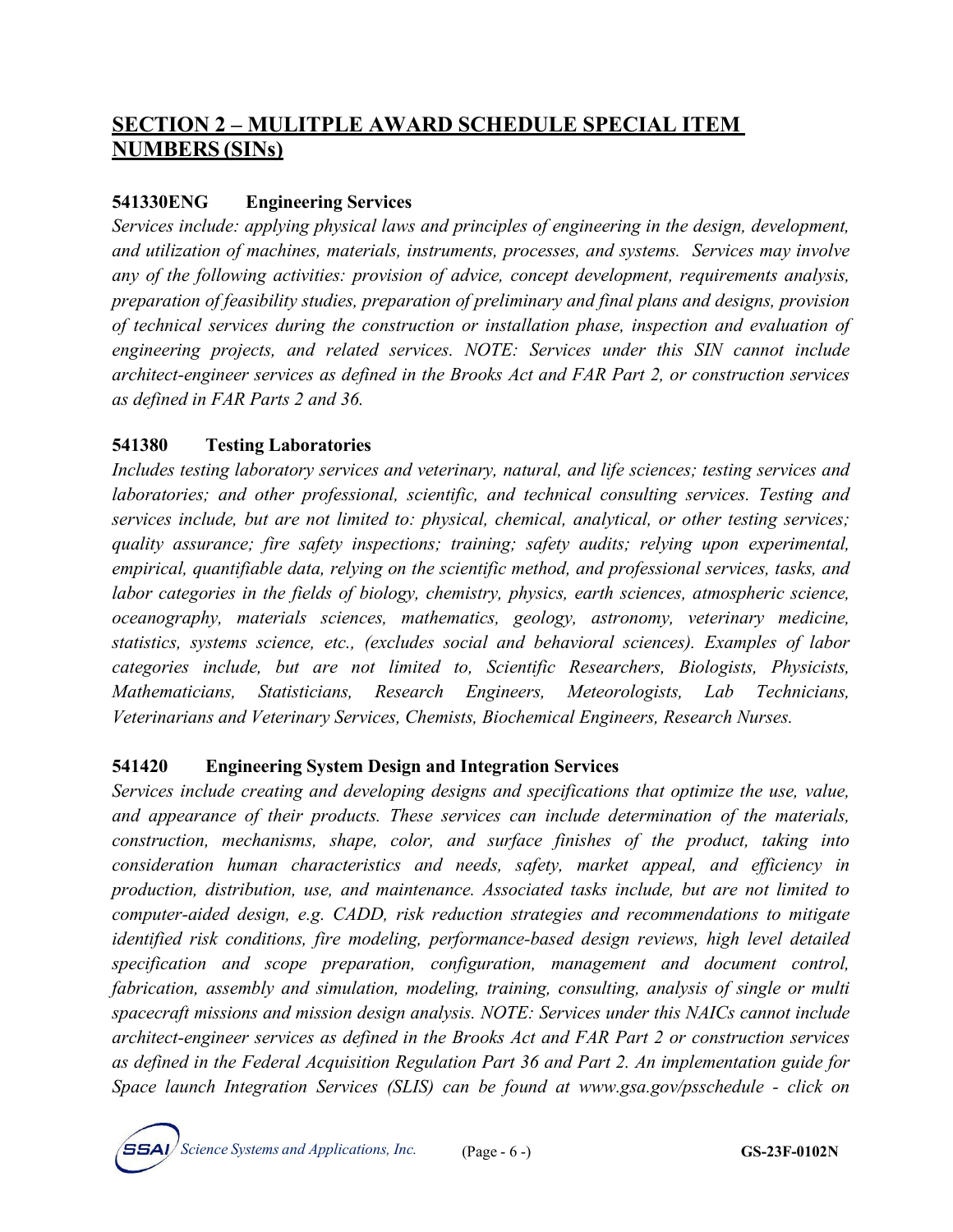*"Professional Engineering Solutions".*

#### **541715 Engineering Research and Development and Strategic Planning**

*Service include conducting research and experimental development (except nanotechnology and biotechnology research and experimental development) in the physical, engineering and life sciences such as; such as agriculture, electronics, environmental, biology, botany, computers, chemistry, food, fisheries, forests, geology, health, mathematics, medicine, oceanography, pharmacy, physics, veterinary and other allied subjects. Typical tasks include, but are not limited to, analysis of mission, program goals and objectives, program evaluations, analysis of program effectiveness, requirements analysis, organizational performance assessment, special studies and analysis, training, and consulting; requirements analysis, cost/cost performance trade-off analysis, feasibility analysis, developing and completing fire safety evaluation worksheets as they relate to professional engineering services; operation and maintenance, evaluation of inspection, testing, and maintenance program for fire protection and life safety systems, program/project management, technology transfer/insertion, training and consulting. NOTE: Services under this NAICs cannot include architect-engineer services as defined in the Brooks Act and FAR Part 2 or construction services as defined in the Federal Acquisition Regulation Part 36 and Part 2.*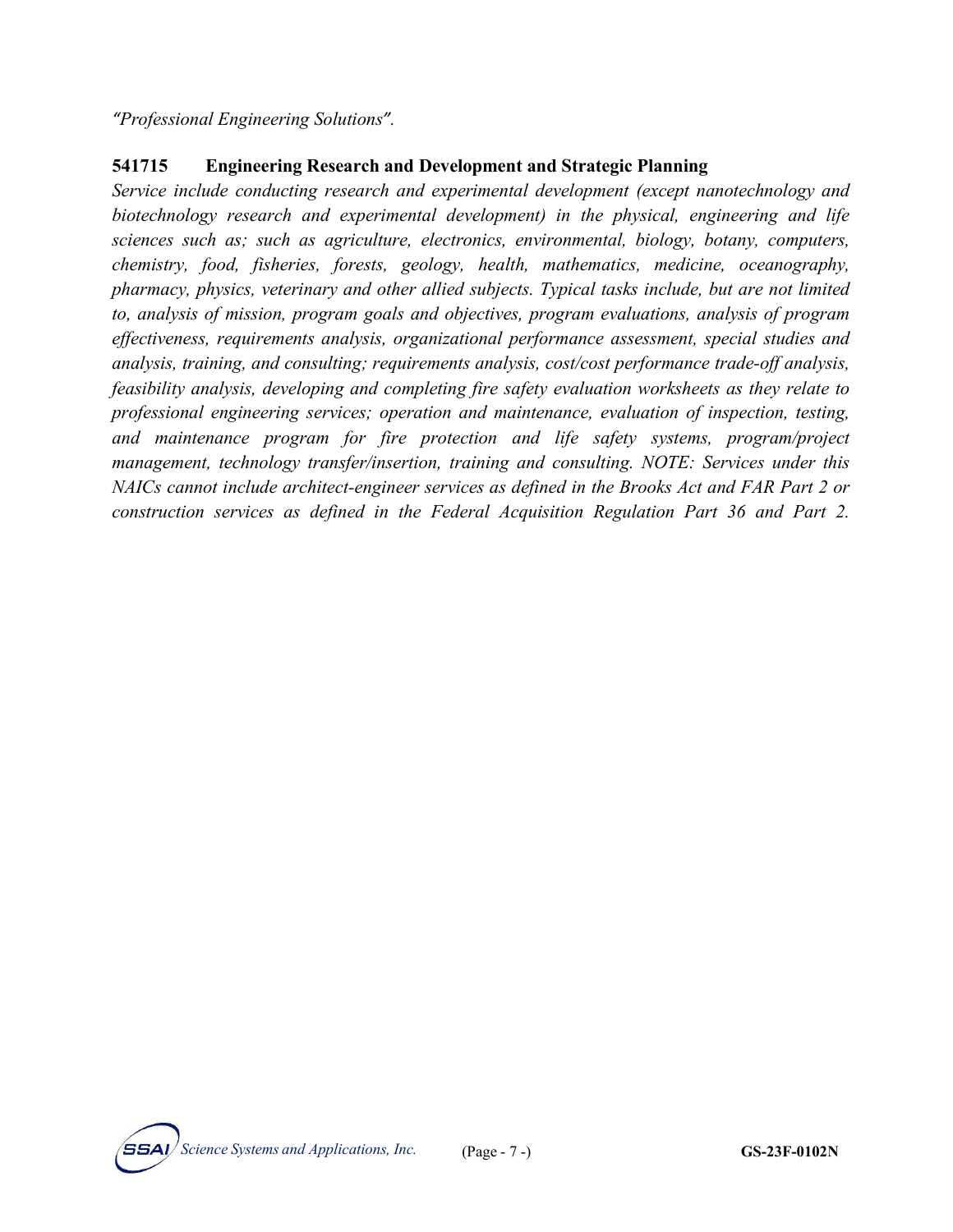## **SECTION 3 – LABOR CATEGORY DESCRIPTIONS**

| <b>DESCRIPTION</b>                                                                                                                                                                              | <b>EDUCATION</b>                                                                                                                                                                                                                                                                                                                           | <b>EXPERIENCE</b>                                                       |  |  |
|-------------------------------------------------------------------------------------------------------------------------------------------------------------------------------------------------|--------------------------------------------------------------------------------------------------------------------------------------------------------------------------------------------------------------------------------------------------------------------------------------------------------------------------------------------|-------------------------------------------------------------------------|--|--|
| <b>PROGRAM MANAGER</b>                                                                                                                                                                          | Master's degree or equivalent experience and education<br>in one of the following areas: Earth and space sciences,<br>physics, chemistry, applied mathematics, statistics,<br>computer science, information science, software                                                                                                              | 18 years with<br>Master's degree<br>including 12 years<br>of management |  |  |
| (1A)                                                                                                                                                                                            | engineering, or any professional engineering discipline.                                                                                                                                                                                                                                                                                   |                                                                         |  |  |
| assessment and mitigation.                                                                                                                                                                      | Performs as single point of contact with overall performance based contracting (PBC) contract responsibility.<br>Coordinates contract and external resources, provides appropriate recruiting, and supervises staff. Manages<br>mission performance; supports morale and employee development. Performs contract surveillance and risk     |                                                                         |  |  |
| <b>GROUP MANAGER</b>                                                                                                                                                                            | Master's degree or equivalent experience and education<br>in one of the following areas: Earth and space sciences,<br>physics, chemistry, applied mathematics, statistics,<br>computer science, information science, software                                                                                                              | 12 years with<br>Master's degree<br>including 7 years                   |  |  |
| (1B)                                                                                                                                                                                            | engineering, or any professional engineering discipline.                                                                                                                                                                                                                                                                                   | of management                                                           |  |  |
| required.                                                                                                                                                                                       | Performs as Program Manager's (PM's) deputy and acts on behalf of the PM when assigned. For a subset of<br>activities: coordinates contract and external resources, provides appropriate recruiting, supervises staff as well as<br>provides technical oversight. Manages mission performance; supports morale and employee development as |                                                                         |  |  |
| <b>LEAD ENGINEER</b><br>(2A)                                                                                                                                                                    | Master's degree or equivalent experience and education<br>in one of the following areas: Earth and space sciences,<br>physics, chemistry, applied mathematics, statistics,<br>computer science, information science, software                                                                                                              | 13 years with<br>Master's degree<br>including 4 years<br>of management  |  |  |
|                                                                                                                                                                                                 | engineering, or any professional engineering discipline.                                                                                                                                                                                                                                                                                   |                                                                         |  |  |
| subsystems. Provides formal team leadership.                                                                                                                                                    | Acts in key roles of system or facility development, such as concept development or leadership of significant                                                                                                                                                                                                                              |                                                                         |  |  |
| <b>SENIOR ENGINEER</b><br>(2B)                                                                                                                                                                  | Master's degree or equivalent experience and education<br>in one of the following areas: Earth and space sciences,<br>physics, chemistry, applied mathematics, statistics,<br>computer science, information science, software<br>engineering, or any professional engineering discipline.                                                  | 8 years with<br>Master's degree                                         |  |  |
|                                                                                                                                                                                                 |                                                                                                                                                                                                                                                                                                                                            |                                                                         |  |  |
|                                                                                                                                                                                                 | Acts in research and or development team leadership roles; contributes significantly to core ideas in techniques<br>(e.g., calibration methodology, technology development or selection).                                                                                                                                                  |                                                                         |  |  |
| <b>STAFF ENGINEER</b>                                                                                                                                                                           | Master's degree or equivalent experience and education<br>in one of the following areas: Earth and space sciences,<br>4 years with<br>physics, chemistry, applied mathematics, statistics, or                                                                                                                                              |                                                                         |  |  |
| (2C)                                                                                                                                                                                            | any professional engineering discipline.                                                                                                                                                                                                                                                                                                   | Master's degree                                                         |  |  |
| Performs as part of an engineering team in hardware development. Performs directed but general studies and<br>troubleshooting (e.g., error analysis, performance prediction, and verification). |                                                                                                                                                                                                                                                                                                                                            |                                                                         |  |  |
| <b>ENGINEER</b><br>(2D)                                                                                                                                                                         | Master's degree or equivalent experience and education<br>in one of the following areas: Earth and space sciences,<br>1 year with<br>physics, chemistry, applied mathematics, statistics, or<br>Master's degree<br>any professional engineering discipline.                                                                                |                                                                         |  |  |
| and repair.                                                                                                                                                                                     | Participates in laboratory development and/or data based or theoretical engineering studies. Researches<br>technologies and components. Supports prototype and operational instrument integration, test, troubleshooting,                                                                                                                  |                                                                         |  |  |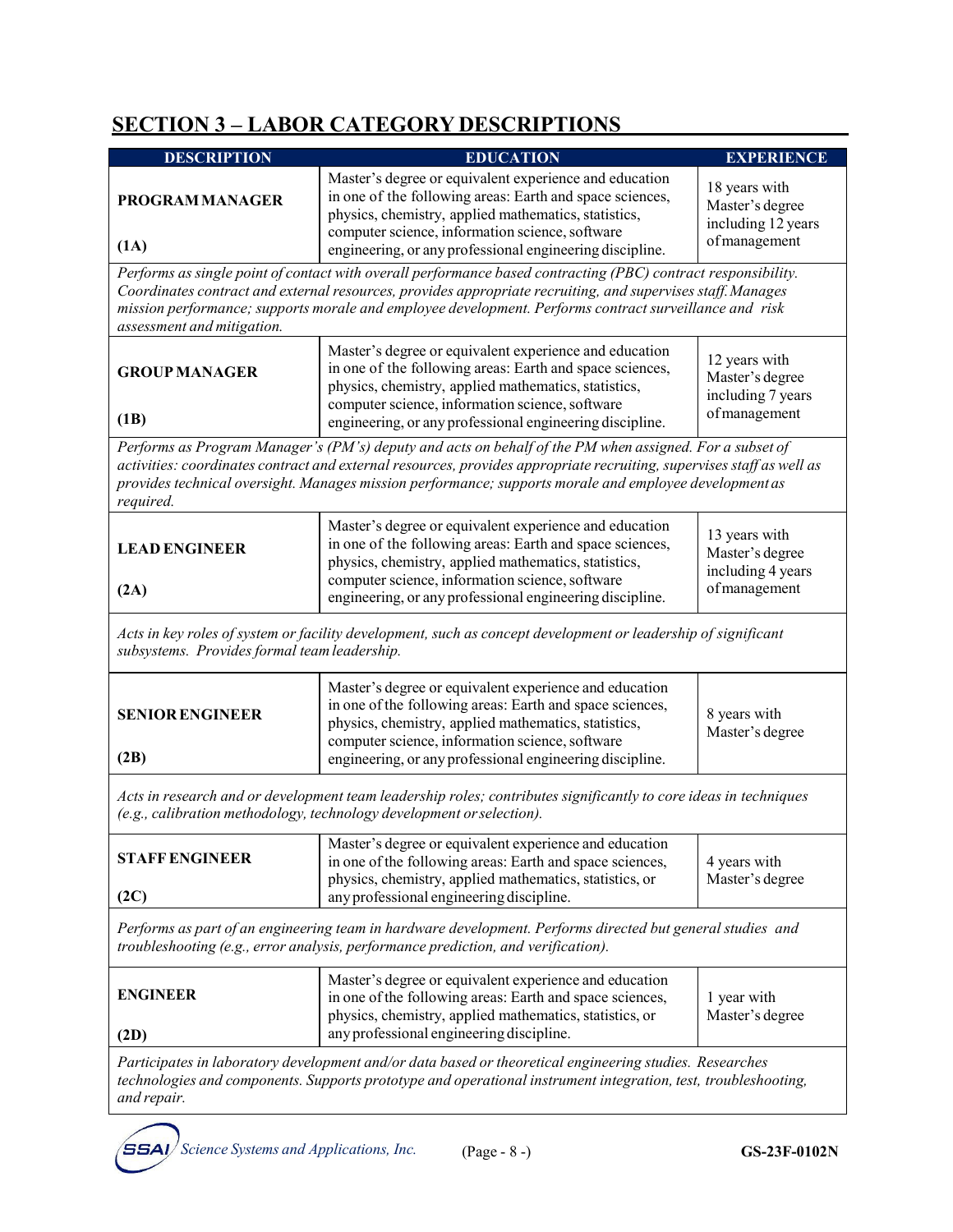| <b>DESCRIPTION</b>                                     | <b>EDUCATION</b>                                                                                                                                                                                                                                                                               | EXPERIENCE                                                               |  |  |
|--------------------------------------------------------|------------------------------------------------------------------------------------------------------------------------------------------------------------------------------------------------------------------------------------------------------------------------------------------------|--------------------------------------------------------------------------|--|--|
| <b>ASSOCIATE ENGINEER</b><br>(2E)                      | Bachelor's degree or equivalent experience and<br>education in one of the following areas: Earth and space<br>sciences, physics, chemistry, applied mathematics,<br>statistics, or any professional engineering discipline.                                                                    | $0$ years or<br>equivalent<br>education                                  |  |  |
|                                                        | Performs directed design-related tests and investigations (e.g., parts selection, parts specification verification).<br>Supports electronic, mechanical, optical, thermal, and functional testing under direction of senior staff.                                                             |                                                                          |  |  |
| <b>SENIOR ENGINEERING</b><br><b>TECHNICIAN</b><br>(3B) | Associate's degree or equivalent experience and<br>education as a technician.                                                                                                                                                                                                                  | 8 years                                                                  |  |  |
| subassemblies).                                        | Supports engineering teams, performs detailed design and fabrication to apply overall design concepts to specific<br>elements (e.g., selecting, integrating, and testing components; designing and fabricating fixtures and                                                                    |                                                                          |  |  |
| <b>STAFF ENGINEERING</b><br><b>TECHNICIAN</b><br>(3C)  | High School Diploma                                                                                                                                                                                                                                                                            | 4 years                                                                  |  |  |
|                                                        | Works with engineering teams to fabricate modules from drawings and part-lists, and integrates and tests them.<br>Performs directed research on parts suitability. After testing, certifies subassembly/module fit and functionality.                                                          |                                                                          |  |  |
| <b>ENGINEERING</b><br><b>TECHNICIAN</b><br>(3D)        | High School Diploma<br>2 years                                                                                                                                                                                                                                                                 |                                                                          |  |  |
| prescribed tests.                                      | With direction, selects and fabricates parts, builds and assembles subassemblies; performs and interprets results of                                                                                                                                                                           |                                                                          |  |  |
| <b>LEAD SYSTEMS</b><br><b>ENGINEER</b><br>(AA)         | Bachelor's degree or equivalent experience and<br>education in one of the following areas: Earth and space<br>sciences, physics, chemistry, applied mathematics,<br>statistics, computer science, information science,<br>software engineering, or any professional engineering<br>discipline. | 15 years with<br>bachelor's degree<br>including 5 years<br>of management |  |  |
| upgrades and improvements.                             | Responsible for overall makeup and performance of systems; conceives, designs, and implements significant                                                                                                                                                                                      |                                                                          |  |  |
| <b>SENIOR SYSTEMS</b><br><b>ENGINEER</b><br>(4B)       | Bachelor's degree or equivalent experience and<br>education in one of the following areas: Earth and space<br>sciences, physics, chemistry, applied mathematics,<br>statistics, computer science, information science,<br>software engineering, or any professional engineering                | 10 years with<br>Bachelor's degree                                       |  |  |
| and enhancements.                                      | Acts in systems research/development team leadership roles. Performs detailed trade studies to optimize designs                                                                                                                                                                                |                                                                          |  |  |
| <b>STAFF SYSTEMS</b><br><b>ENGINEER</b><br>(4C)        | Bachelor's degree or equivalent experience and<br>education in one of the following areas: Earth and space<br>sciences, physics, chemistry, applied mathematics,<br>statistics, computer science, information science,                                                                         | 6 years with<br>Bachelor's degree                                        |  |  |
| Initiates and completes system tuning.                 | Team member in systems development and analysis. Performs specific, directed design activities and trade studies.                                                                                                                                                                              |                                                                          |  |  |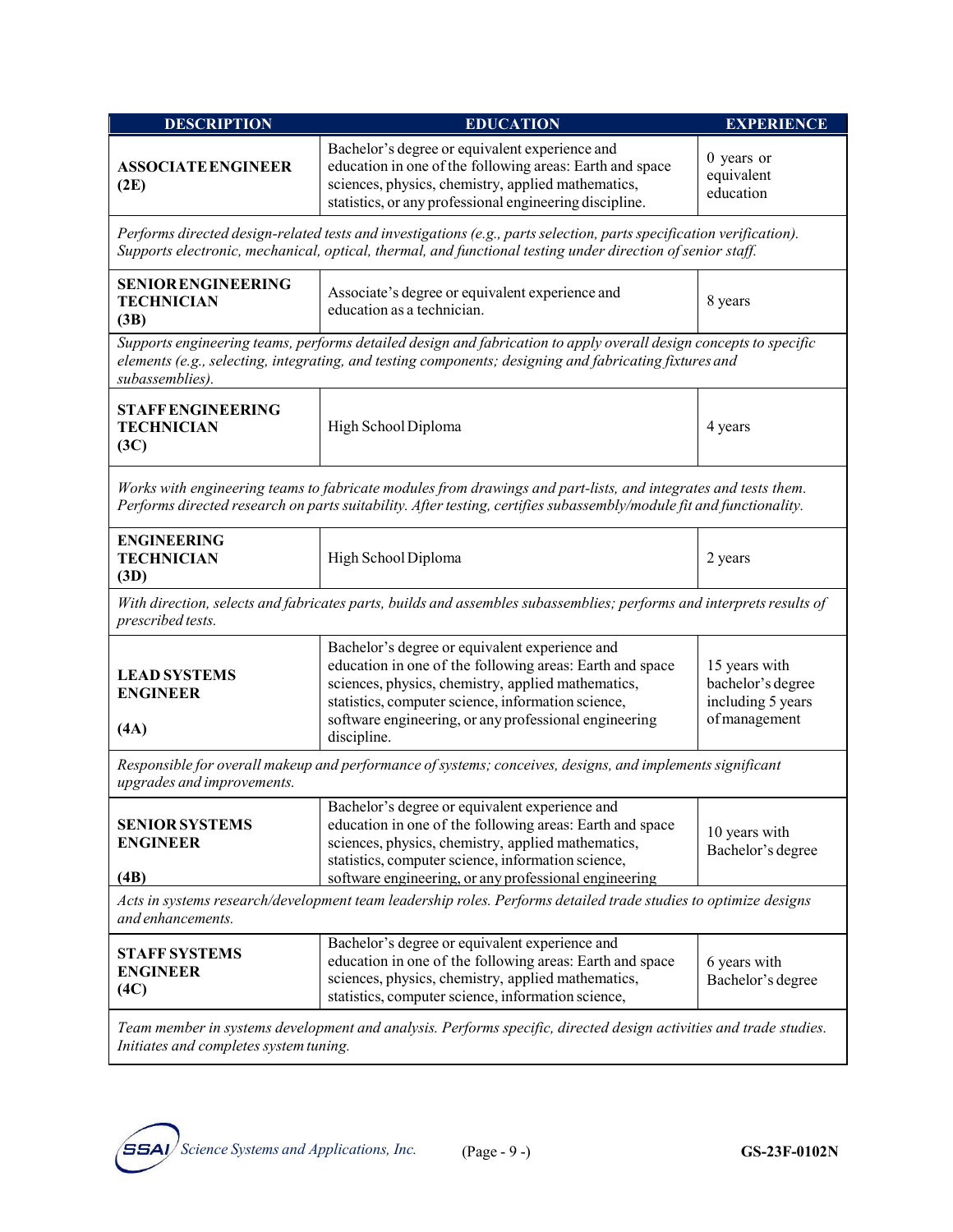| <b>DESCRIPTION</b>                                                                                                                                                                   | <b>EDUCATION</b><br><b>EXPERIENCE</b>                                                                                                                                                                                                                                                       |                                                                        |  |  |  |
|--------------------------------------------------------------------------------------------------------------------------------------------------------------------------------------|---------------------------------------------------------------------------------------------------------------------------------------------------------------------------------------------------------------------------------------------------------------------------------------------|------------------------------------------------------------------------|--|--|--|
| <b>SYSTEMS ENGINEER</b><br>(4D)                                                                                                                                                      | Bachelor's degree or equivalent experience and education<br>in one of the following areas: Earth and space sciences,<br>physics, chemistry, applied mathematics, statistics,<br>computer science, information science, software                                                             | 3 years with<br>Bachelor's degree                                      |  |  |  |
| Supports system development and optimization teams. Supports design/trade studies; performs directed system<br>tuning/optimization.                                                  |                                                                                                                                                                                                                                                                                             |                                                                        |  |  |  |
| <b>LEAD CONFIGURATION</b><br><b>MANAGEMENT</b><br><b>SPECIALIST</b><br>(5A)                                                                                                          | Bachelor's degree or equivalent experience and education<br>in one of the following areas: Earth and space sciences,<br>physics, chemistry, applied mathematics, statistics,<br>computer science, information science, software<br>engineering, or any professional engineering discipline. | 15 years with<br>Bachelor's degree,<br>including 3 years<br>management |  |  |  |
| team leadership.                                                                                                                                                                     | Lead for configuration management (CM), overall design of CM) procedures for large systems. Provides formal                                                                                                                                                                                 |                                                                        |  |  |  |
| <b>SENIOR</b><br><b>CONFIGURATION</b><br><b>MANAGEMENT</b><br><b>SPECIALIST</b><br>(5B)                                                                                              | Bachelor's degree or equivalent experience and<br>education in one of the following areas: Earth and<br>space sciences, mathematics, statistics, computer<br>science, information science, software engineering, or<br>any professional engineering discipline.                             | 10 years with<br>Bachelor's<br>degree                                  |  |  |  |
|                                                                                                                                                                                      | Configuration management (CM) design responsibility at project level and development of CM.                                                                                                                                                                                                 |                                                                        |  |  |  |
| <b>STAFFCONFIGURATION</b><br><b>MANAGEMENT</b><br><b>SPECIALIST</b><br>(5C)                                                                                                          | Bachelor's degree or equivalent experience and education<br>in one of the following areas: Earth and space sciences,<br>physics, chemistry, applied mathematics, statistics,<br>computer science, information science, software<br>engineering, or any professional engineering discipline. | 6 years with<br>Bachelor's degree                                      |  |  |  |
|                                                                                                                                                                                      | With input and supervision of senior staff, develops configuration management (CM) standards for project systems.<br>Supports, maintains and assures CM of systems during operations.                                                                                                       |                                                                        |  |  |  |
| <b>CONFIGURATION</b><br><b>MANAGEMENT</b><br><b>SPECIALIST</b><br>(5D)                                                                                                               | Bachelor's degree or equivalent experience and education<br>in one of the following areas: Earth and space sciences,<br>physics, chemistry, applied mathematics, statistics,<br>computer science, information science, software<br>engineering, or any professional engineering discipline. | 3 years with<br>Bachelor's degree                                      |  |  |  |
|                                                                                                                                                                                      | Performs configuration management (CM) implementation and assurance of data CM conformance.                                                                                                                                                                                                 |                                                                        |  |  |  |
| Bachelor's degree in English, literature, journalism,<br><b>SENIOR TECHNICAL</b><br>education, language, communications, or library<br><b>WRITER/EDITOR</b><br>science.<br>(6B)      |                                                                                                                                                                                                                                                                                             | 10 years with<br>Bachelor's degree                                     |  |  |  |
|                                                                                                                                                                                      | In cooperation with technical staff, oversees design and development of print and other types of technical,<br>outreach, and administrative publications. Writes/develops significant material with minimal direction.                                                                      |                                                                        |  |  |  |
| <b>STAFF TECHNICAL</b><br><b>WRITER/EDITOR</b><br>(6C)                                                                                                                               | Bachelor's degree in English, literature, journalism,<br>education, language, communications, or library<br>science.                                                                                                                                                                        |                                                                        |  |  |  |
| Supports publication development, including development with minimal supervision, printed media, video and<br>web-based media; technical, outreach, and administrative publications. |                                                                                                                                                                                                                                                                                             |                                                                        |  |  |  |
| <b>TECHNICAL WRITER/</b><br>Bachelor's in English, literature, journalism,<br>education, language, communications, or library<br><b>EDITOR</b><br>science.<br>(6D)                   |                                                                                                                                                                                                                                                                                             | 2 years with<br>Bachelor's degree                                      |  |  |  |
| Supports publication development, including development, printed media, video and web-based media; technical,<br>outreach, and administrative publications.                          |                                                                                                                                                                                                                                                                                             |                                                                        |  |  |  |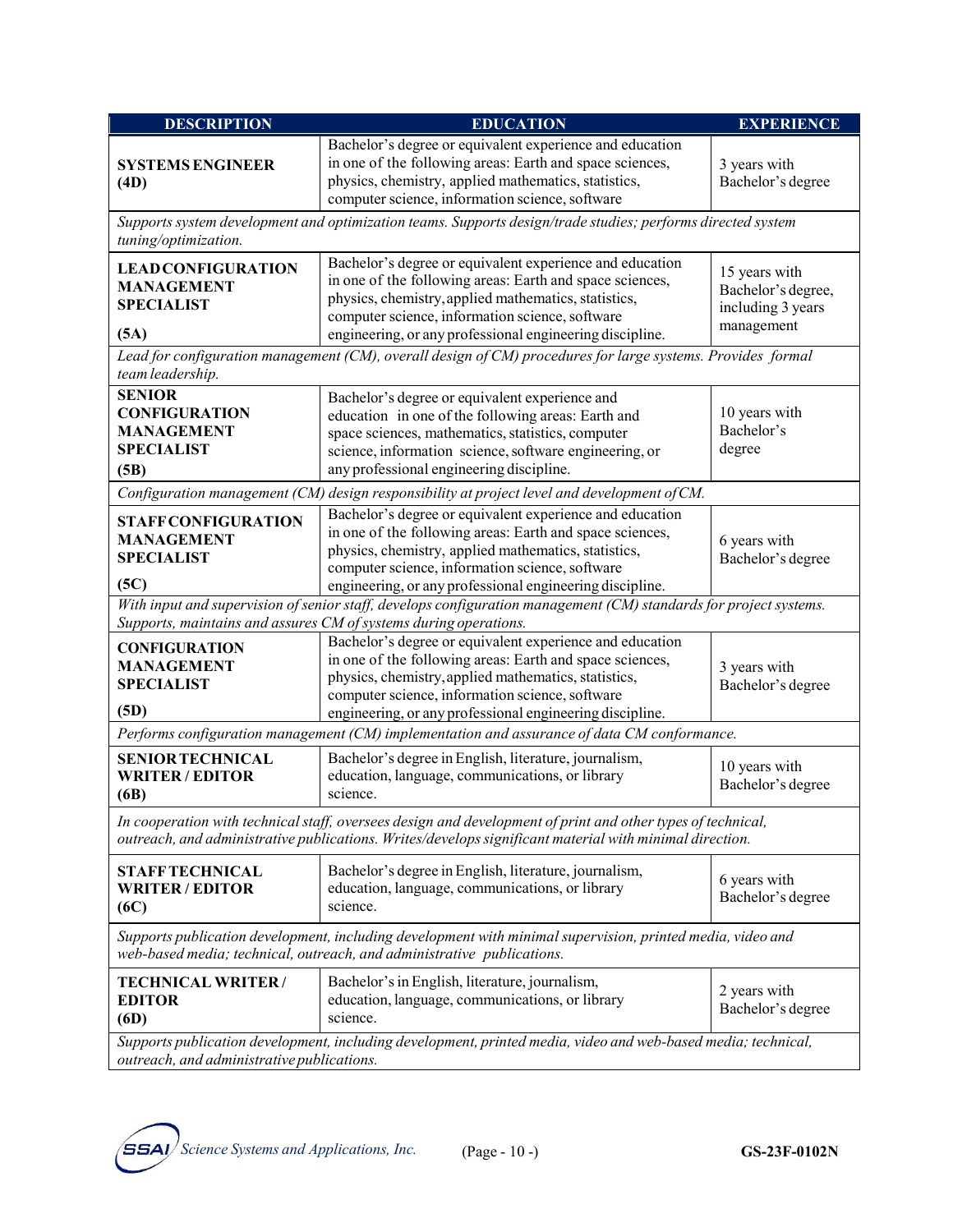| <b>DESCRIPTION</b>                                                                                                                                                                                                                                            | <b>EDUCATION</b>                                                                                                                                                                                                                                          | <b>EXPERIENCE</b>                                           |  |  |
|---------------------------------------------------------------------------------------------------------------------------------------------------------------------------------------------------------------------------------------------------------------|-----------------------------------------------------------------------------------------------------------------------------------------------------------------------------------------------------------------------------------------------------------|-------------------------------------------------------------|--|--|
| <b>ASSOCIATE TECHNICAL</b><br><b>WRITER/EDITOR</b><br>(6E)                                                                                                                                                                                                    | Bachelor's in English, literature, journalism,<br>education, language, communications, or library<br>science.                                                                                                                                             | 0 years                                                     |  |  |
|                                                                                                                                                                                                                                                               | Performs copy editing, formatting, rewriting of documentation initiated by technical staff.                                                                                                                                                               |                                                             |  |  |
| <b>LEAD SCIENTIST</b><br>(7A)                                                                                                                                                                                                                                 | Ph.D. or equivalent experience and education in one of<br>the following areas: Earth and Space Sciences, physics,<br>chemistry, applied mathematics, statistics, computer<br>science or, information science                                              | 9 years with<br>Ph.D. including<br>3 years of<br>management |  |  |
|                                                                                                                                                                                                                                                               | Performs independent, co-I/PI-class research; acts in key roles in development activities or research. Strong<br>publication record and international reputation. Formal team leadership.                                                                 |                                                             |  |  |
| <b>SENIOR SCIENTIST</b><br>(7B)                                                                                                                                                                                                                               | Ph.D. or equivalent experience and education in one of<br>the following areas: Earth and Space Sciences, physics,<br>chemistry, applied mathematics, statistics, computer<br>science or, information science                                              | 4 years with Ph.D.                                          |  |  |
| techniques/algorithms, publications or proposals.                                                                                                                                                                                                             | Acts in research/development team leadership roles; contributes significantly to core ideas in                                                                                                                                                            |                                                             |  |  |
| <b>STAFF SCIENTIST</b><br>(7C)                                                                                                                                                                                                                                | Master's degree or equivalent experience and education in<br>one of the following areas: Earth and Space Sciences,<br>4 years with<br>physics, chemistry, applied mathematics, statistics,<br>Master's degree<br>computer science, or information science |                                                             |  |  |
| data analysis or theory.                                                                                                                                                                                                                                      | Independently performs research or develops algorithms/techniques, as part of a team in hardware development,                                                                                                                                             |                                                             |  |  |
| <b>SCIENTIST</b><br>(7D)                                                                                                                                                                                                                                      | Master's degree or equivalent experience and education in<br>one of the following areas: Earth and Space Sciences,<br>physics, chemistry, applied mathematics, statistics,<br>Master's degree<br>computer science, or information science                 |                                                             |  |  |
|                                                                                                                                                                                                                                                               | Participates in laboratory development and/or data based or theoretical studies. Gathers, displays, and analyzes<br>data, operates experiments, and populates data sets with good judgment on the quality of the results.                                 |                                                             |  |  |
| Bachelor's degree or equivalent experience and education<br>in one of the following areas: Earth and space sciences,<br><b>SCIENTIFIC ANALYST</b><br>physics, chemistry, applied mathematics, statistics,<br>(7E)<br>computer science or, information science |                                                                                                                                                                                                                                                           | 0 years with<br>Bachelor's degree                           |  |  |
|                                                                                                                                                                                                                                                               | Provides scientific support to research, including hands-on (fabrication, operation, and maintenance), and data<br>analysis or modeling using software, under direction of senior staff.                                                                  |                                                             |  |  |
| <b>LEAD SUBJECT MATTER</b><br><b>EXPERT</b><br>(8A)                                                                                                                                                                                                           | Ph.D. or equivalent experience and education in one of the<br>following areas: Earth and space sciences, physics,<br>chemistry, applied mathematics, statistics, computer<br>science, information science, software engineering, or any                   |                                                             |  |  |
|                                                                                                                                                                                                                                                               | professional engineering discipline.<br>Provides unique experience, vision, and authority in highly specialized technical areas. Works directly with                                                                                                      | management                                                  |  |  |
| customer management to address comprehensive solutions to complex problems.                                                                                                                                                                                   |                                                                                                                                                                                                                                                           |                                                             |  |  |
| <b>SENIOR SUBJECT</b><br><b>MATTER EXPERT</b>                                                                                                                                                                                                                 | Ph.D. or equivalent experience and education in one of the<br>following areas: Earth and space sciences, physics,<br>chemistry, applied mathematics, statistics, computer                                                                                 | 9 years with Ph.D.                                          |  |  |
| (8B)                                                                                                                                                                                                                                                          | science, information science, software engineering, or any<br>professional engineering discipline.                                                                                                                                                        |                                                             |  |  |
| Provides deep comprehension of theory and concepts supporting applications. Develops insightful solutions to<br>meet technological constraints.                                                                                                               |                                                                                                                                                                                                                                                           |                                                             |  |  |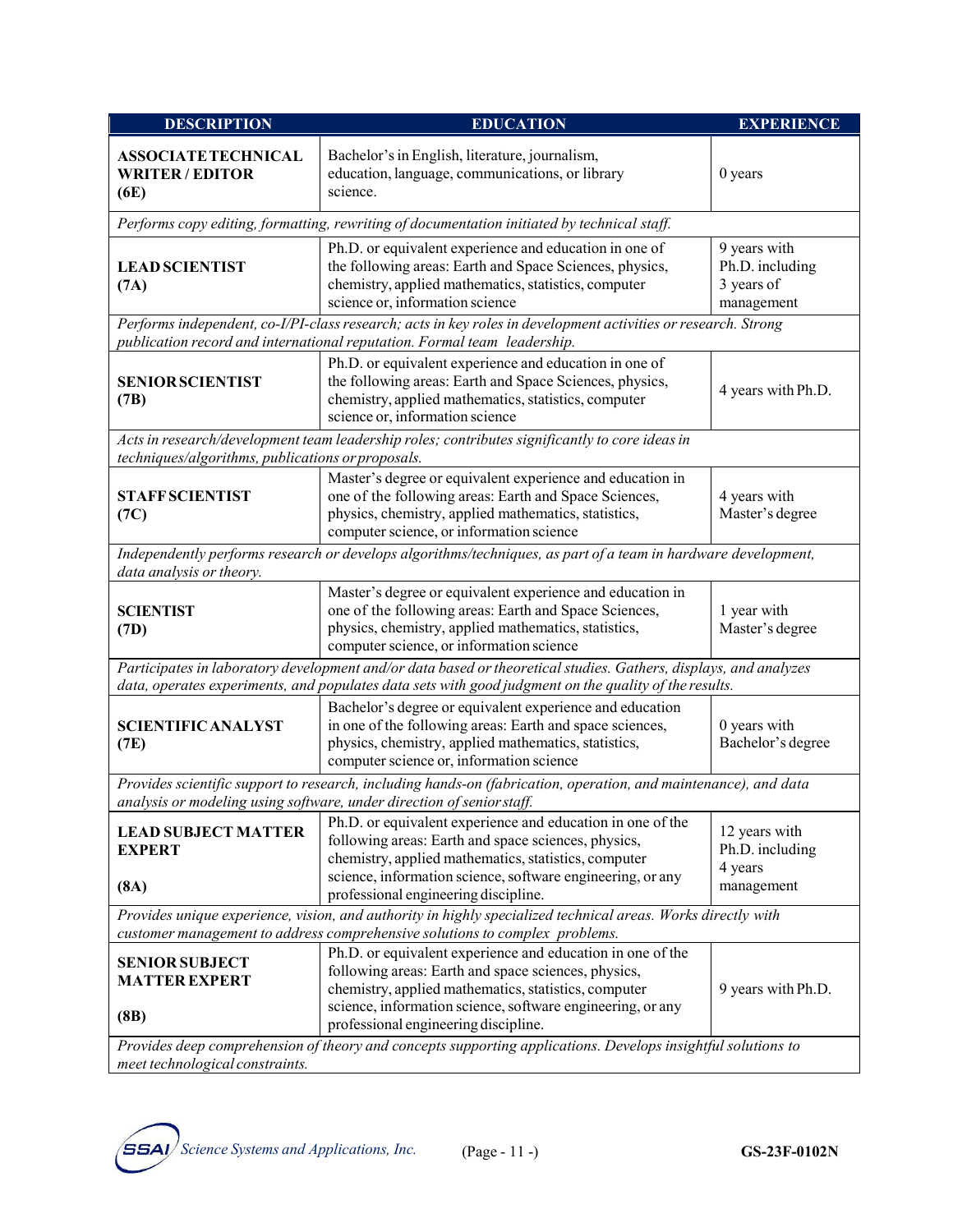| <b>DESCRIPTION</b>                                                                                                                                                                                                                                                                                                                | <b>EDUCATION</b><br><b>EXPERIENCE</b>                                                                                                                                                                                                                                                       |                                                                        |  |  |  |
|-----------------------------------------------------------------------------------------------------------------------------------------------------------------------------------------------------------------------------------------------------------------------------------------------------------------------------------|---------------------------------------------------------------------------------------------------------------------------------------------------------------------------------------------------------------------------------------------------------------------------------------------|------------------------------------------------------------------------|--|--|--|
| <b>SUJECT MATTER</b><br><b>EXPERT</b>                                                                                                                                                                                                                                                                                             | Master's degree or equivalent experience and education in<br>one of the following areas: Earth and space sciences,<br>physics, chemistry, applied mathematics, statistics,                                                                                                                  | 6 years with Master's                                                  |  |  |  |
| (8C)                                                                                                                                                                                                                                                                                                                              | computer science, information science, software<br>engineering, or any professional engineering discipline                                                                                                                                                                                  |                                                                        |  |  |  |
| significantly to core ideas in techniques and functional areas.                                                                                                                                                                                                                                                                   | Provides guidance and direction at expert level for areas involving innovation or research. Contributes                                                                                                                                                                                     |                                                                        |  |  |  |
|                                                                                                                                                                                                                                                                                                                                   | Master's degree or equivalent experience and education in                                                                                                                                                                                                                                   |                                                                        |  |  |  |
| <b>SENIOR</b><br><b>MANUFACTURING</b><br><b>ENGINEER</b>                                                                                                                                                                                                                                                                          | one of the following areas: Earth and space sciences,<br>physics, chemistry, applied mathematics, statistics,<br>computer science, information science, software                                                                                                                            | 12 years with<br>Master's degree<br>including 2 years of<br>management |  |  |  |
| (9B)                                                                                                                                                                                                                                                                                                                              | engineering, or any professional engineering discipline                                                                                                                                                                                                                                     |                                                                        |  |  |  |
|                                                                                                                                                                                                                                                                                                                                   | Provides specialized technical expertise in process and resources planning.                                                                                                                                                                                                                 |                                                                        |  |  |  |
| <b>MANUFACTURING</b><br><b>ENGINEER</b><br>(9C)                                                                                                                                                                                                                                                                                   | Bachelor's degree or equivalent experience and education<br>in one of the following areas: Earth and space sciences,<br>physics, chemistry, applied mathematics, statistics,<br>computer science, information science, software                                                             | 8 years with<br>Bachelor's degree                                      |  |  |  |
|                                                                                                                                                                                                                                                                                                                                   | engineering, or any professional engineering discipline.                                                                                                                                                                                                                                    |                                                                        |  |  |  |
| instructions.                                                                                                                                                                                                                                                                                                                     | Provides technical expertise in process and resources planning. Oversees transformation of design to work order                                                                                                                                                                             |                                                                        |  |  |  |
| <b>SENIOR LOGISTICS</b><br><b>ENGINEER</b>                                                                                                                                                                                                                                                                                        | Master's degree or equivalent experience and education in<br>one of the following areas: Earth and space sciences,<br>physics, chemistry, applied mathematics, statistics,<br>computer science, information science, software                                                               | 8 years with<br>Master's degree<br>including 2 years                   |  |  |  |
| (10B)                                                                                                                                                                                                                                                                                                                             | engineering, or any professional engineering discipline                                                                                                                                                                                                                                     | of management                                                          |  |  |  |
|                                                                                                                                                                                                                                                                                                                                   | Provides guidance to project management as technical lead for complex programs.                                                                                                                                                                                                             |                                                                        |  |  |  |
| Bachelor's degree or equivalent experience and education<br>in one of the following areas: Earth and space sciences,<br><b>LOGISTICS ENGINEER</b><br>physics, chemistry, applied mathematics, statistics,<br>(10C)<br>computer science, information science, software<br>engineering, or any professional engineering discipline. |                                                                                                                                                                                                                                                                                             | 5 years with<br>Bachelor's degree                                      |  |  |  |
| Provides logistics technology and information to ensure effective support for development of products or systems.<br>Analyzes specifications and related information and uses logistical modeling techniques to predict maintenance<br>levels and costs through acquisition life cycle.                                           |                                                                                                                                                                                                                                                                                             |                                                                        |  |  |  |
| <b>MAINTAINABILITY AND</b><br><b>AVAILABILITY</b><br>(RM&A) ENGINEER<br>(11C)                                                                                                                                                                                                                                                     | RELIABILITY, Bachelor's degree or equivalent experience and education<br>in one of the following areas: Earth and space sciences,<br>mathematics, statistics, computer science, information<br>science, software engineering, or any professional<br>engineering discipline.                | 5 years with<br>Bachelor's<br>degree                                   |  |  |  |
| Manages process to assess and improve Reliability, Maintainability, and Availability (RM&A) for complex<br>processes or structural elements. Leads project planning and management for RM&A process.                                                                                                                              |                                                                                                                                                                                                                                                                                             |                                                                        |  |  |  |
| <b>MATERIALS</b><br><b>MANAGEMENT</b><br><b>ENGINEER</b><br>(11C)                                                                                                                                                                                                                                                                 | Bachelor's degree or equivalent experience and education<br>in one of the following areas: Earth and space sciences,<br>physics, chemistry, applied mathematics, statistics,<br>computer science, information science, software<br>engineering, or any professional engineering discipline. | 5 years with<br>Bachelor's degree                                      |  |  |  |
| Provides technical proficiency for packaging and handling of products and systems. Offers specialized expertise in<br>hazardous materials requirements.                                                                                                                                                                           |                                                                                                                                                                                                                                                                                             |                                                                        |  |  |  |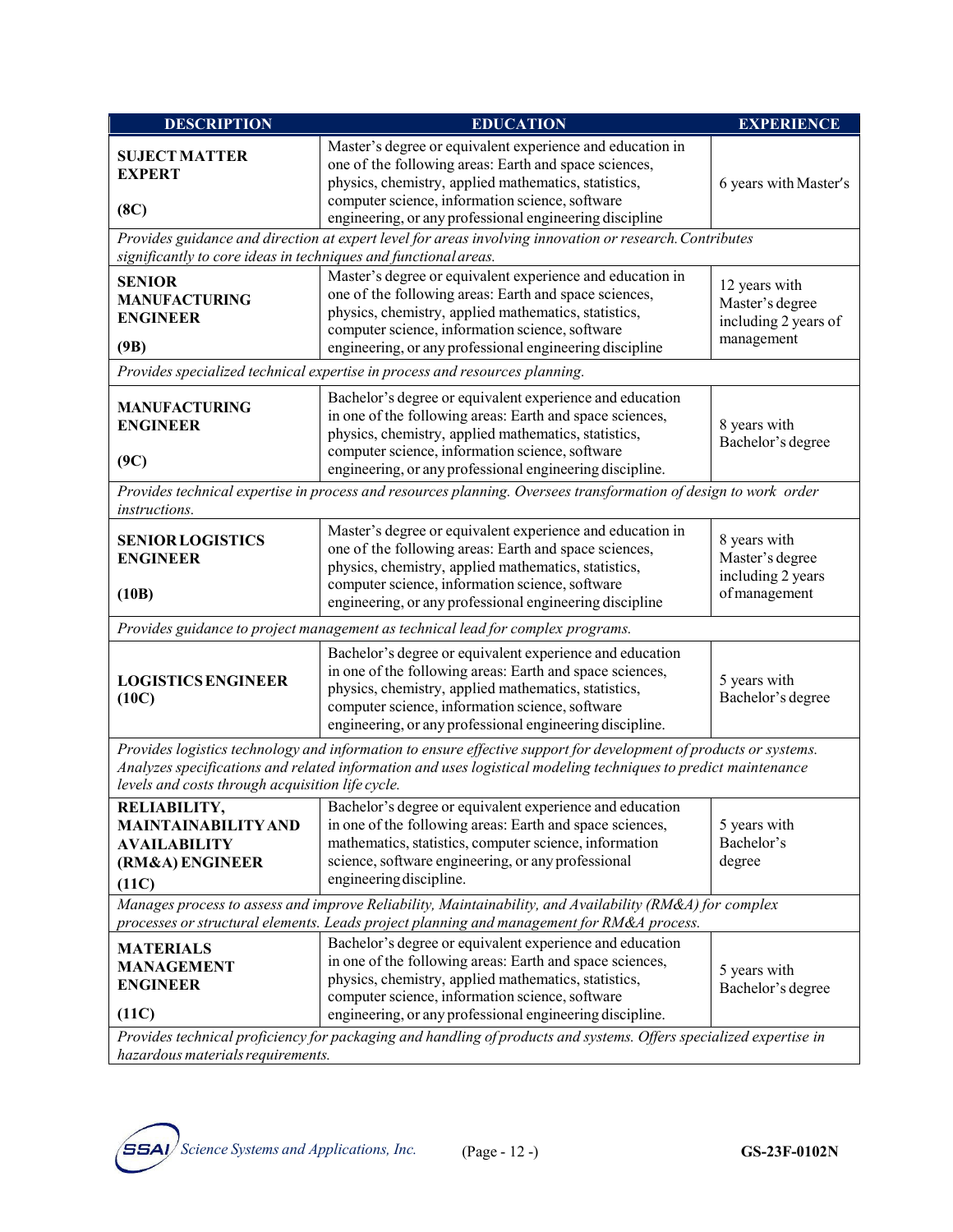| <b>DESCRIPTION</b>                                                                                                                                                                                                          | <b>EDUCATION</b><br><b>EXPERIENCE</b>                                                                                                                                                                                                                                                      |                                                                           |  |  |  |
|-----------------------------------------------------------------------------------------------------------------------------------------------------------------------------------------------------------------------------|--------------------------------------------------------------------------------------------------------------------------------------------------------------------------------------------------------------------------------------------------------------------------------------------|---------------------------------------------------------------------------|--|--|--|
| <b>QUALITY ASSURANCE</b><br><b>SPECIALIST</b><br>(11C)                                                                                                                                                                      | Bachelor's degree or equivalent experience and education<br>in one of the following areas: Earth and space sciences,<br>physics, chemistry, applied mathematics, statistics,<br>computer science, information science, software<br>engineering or any professional engineering discipline. | 5 years with<br>Bachelor's degree                                         |  |  |  |
| throughout production life cycle.                                                                                                                                                                                           | Develops, implements, and monitors quality assurance s processes to ensure compliance with technical standards                                                                                                                                                                             |                                                                           |  |  |  |
| <b>TELECOMMUNICATIONS</b><br><b>ENGINEER</b><br>(11C)                                                                                                                                                                       | Bachelor's degree or equivalent experience and education<br>in one of the following areas: Earth and space sciences,<br>physics, chemistry, applied mathematics, statistics,<br>computer science, information science, software<br>engineering or any professional engineering discipline. | 5 years with<br>Bachelor's degree                                         |  |  |  |
|                                                                                                                                                                                                                             | Plans, directs, or supervises technical production elements of audiovisual production in a variety of media.                                                                                                                                                                               |                                                                           |  |  |  |
| <b>AUDIOVISUAL</b><br><b>ENGINEER</b><br>(11C)                                                                                                                                                                              | Bachelor's degree or equivalent experience and education<br>in one of the following areas: Earth and space sciences,<br>physics, chemistry, applied mathematics, statistics,<br>computer science, information science, software<br>engineering or any professional engineering discipline. | 5 years with<br>Bachelor's degree                                         |  |  |  |
|                                                                                                                                                                                                                             | Plans, directs, or supervises technical production elements of audiovisual production in a variety of media.                                                                                                                                                                               |                                                                           |  |  |  |
| <b>STAFF DRAFTER / CAD</b><br><b>OPERATOR</b><br>(12C)                                                                                                                                                                      | Bachelor's degree or equivalent experience and education<br>in one of the following areas: Earth and space sciences,<br>physics, chemistry, applied mathematics, statistics,<br>computer science, information science, software<br>engineering or any professional engineering discipline. |                                                                           |  |  |  |
| Serves as team leader for complex systems drafting projects.                                                                                                                                                                |                                                                                                                                                                                                                                                                                            |                                                                           |  |  |  |
| <b>DRAFTER/CAD</b><br><b>OPERATOR</b><br>(12D)                                                                                                                                                                              | Bachelor's degree or equivalent experience and education<br>in one of the following areas: Earth and space sciences,<br>physics, chemistry, applied mathematics, statistics,<br>computer science, information science, software<br>engineering or any professional engineering discipline. | 5 years with<br>Bachelor's degree                                         |  |  |  |
|                                                                                                                                                                                                                             | Develops working plans, schematics, and detailed drawings for components and systems. Uses standardized<br>techniques and formulas to depict dimensions, materials, load capacities, and quantities.                                                                                       |                                                                           |  |  |  |
| <b>LEAD ADMINISTRATIVE</b><br>Associate's degree or equivalent experience and education<br><b>ANALYST</b><br>(13A)                                                                                                          |                                                                                                                                                                                                                                                                                            | 17 years with<br>Associate's degree<br>including 3 years of<br>management |  |  |  |
| Provides specialized administrative support in financial, contractual, scientific, or other specific logistical support<br>areas. Specific spreadsheet and database skills as application requires. Formal team leadership. |                                                                                                                                                                                                                                                                                            |                                                                           |  |  |  |
| <b>SENIOR</b><br><b>ADMINISTRATIVE</b><br>Associate's degree or equivalent experience and education<br><b>ANALYST</b><br>(13B)                                                                                              |                                                                                                                                                                                                                                                                                            | 13 years with<br>Associate's degree                                       |  |  |  |
| Provides specialized administrative support in financial, contractual, scientific, or other specific logistical support<br>areas. Specific spreadsheet and database skills as application requires.                         |                                                                                                                                                                                                                                                                                            |                                                                           |  |  |  |
| SSAI<br>Science Systems and Applications, Inc.                                                                                                                                                                              | (Page - 13 -)                                                                                                                                                                                                                                                                              | GS-23F-0102N                                                              |  |  |  |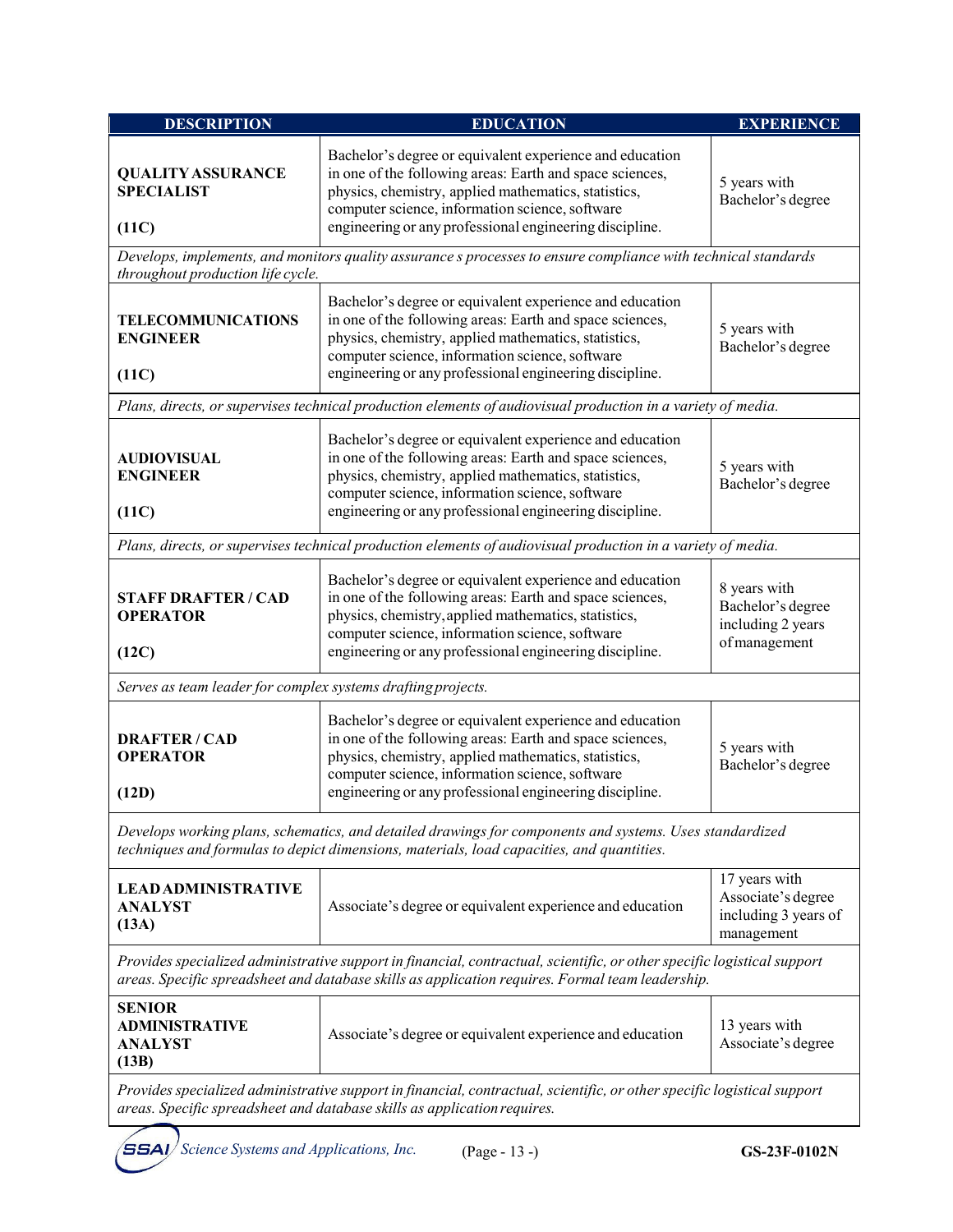| <b>DESCRIPTION</b>                                                                                                                                                                                                                | <b>EDUCATION</b>                                                                                                                                                                                    | <b>EXPERIENCE</b>                   |  |  |
|-----------------------------------------------------------------------------------------------------------------------------------------------------------------------------------------------------------------------------------|-----------------------------------------------------------------------------------------------------------------------------------------------------------------------------------------------------|-------------------------------------|--|--|
| <b>STAFFADMINISTRATIVE</b><br><b>ANALYST</b><br>(13C)                                                                                                                                                                             | High School Diploma                                                                                                                                                                                 | 9 years with High<br>School Diploma |  |  |
| Coordinates and assists in report data collection, writing, editing, and desktop publication. Coordinates logistics<br>(travel, badging/access, and other administrative) help for staff and visitors, as well as field programs. |                                                                                                                                                                                                     |                                     |  |  |
| ADMINISTRATIVE<br><b>ANALYST</b><br>(13D)                                                                                                                                                                                         | High School Diploma                                                                                                                                                                                 | 4 years with High<br>School Diploma |  |  |
|                                                                                                                                                                                                                                   | Provides coordination and assistance in report data collection, editing, and desktop publication. Provides logistics<br>(travel, badging/access, other administrative) help for staff and visitors. |                                     |  |  |
| <b>ASSOCIATE</b><br><b>ADMINISTRATIVE</b><br><b>ANALYST</b><br>(13E)                                                                                                                                                              | High School Diploma                                                                                                                                                                                 | 0 years with High<br>School Diploma |  |  |
| other administrative) help for staff                                                                                                                                                                                              | Assists in report data collection, data entry, and desktop publication. Provides logistics (travel, badging/access,                                                                                 |                                     |  |  |
| <b>PROCUREMENT</b><br><b>SPECIALIST</b><br>(13C)                                                                                                                                                                                  | Bachelor's degree or equivalent experience and education                                                                                                                                            | 8 years with<br>Bachelor's degree   |  |  |
| Administers procurement procedures to implement contracts and purchase orders. Provides expertise in federal<br>procurement process.                                                                                              |                                                                                                                                                                                                     |                                     |  |  |
| <b>RESOURCE SPECIALIST</b><br>Bachelor's degree or equivalent experience and education<br>(13C)                                                                                                                                   |                                                                                                                                                                                                     | 8 years with<br>Bachelor's degree   |  |  |
| Responsible for analysis, assessment, and review of functional areas for resource management, such as budget<br>implementation and cost analysis.                                                                                 |                                                                                                                                                                                                     |                                     |  |  |
| <b>TRAININGSPECIALIST</b><br>(13C)                                                                                                                                                                                                | 8 years with<br>Bachelor's degree or equivalent experience and education<br>Bachelor's degree                                                                                                       |                                     |  |  |
| Organizes, conducts, and monitors training programs for system users. Assesses needs to determine requirements;<br>develops instructional modules and materials.                                                                  |                                                                                                                                                                                                     |                                     |  |  |
| Degree:                                                                                                                                                                                                                           | <b>Experience Equivalency:</b>                                                                                                                                                                      |                                     |  |  |

| Degree:             | <b>Experience Equivalency:</b>                           |
|---------------------|----------------------------------------------------------|
| Ph.D. or equivalent | 4 years specialized experience above Master              |
| M.S. or M.A.        | 2 years specialized experience above Bachelor            |
| B.S. or B.A.        | 2 years specialized experience above Associate           |
| Associate           | 2 years specialized experience above High School Diploma |
| High school diploma |                                                          |

The Service Contract Labor Standards (SCLS) is applicable to this contract and as it applies to the entire Multiple Award Schedule and all services provided. While no specific labor categories have been identified as being subject to SCLS due to exemptions for professional employees (FAR 22.1101, 22.1102 and 29CRF 5413.300), this contract still maintains the provisions and protections for SCLS eligible labor categories. If and/or when the Contractor adds SCLS labor categories / employees to the contract through the modification process, the Contractor must inform the Contracting Officer and establish an SCLS matrix identifying the GSA labor category titles, the occupational code, SCLS labor category titles and applicable wage determination (WD) number. Failure to do so may result in cancellation of the contract.

*Science Systems and Applications, Inc.* (Page - 14 -) **GS-23F-0102N**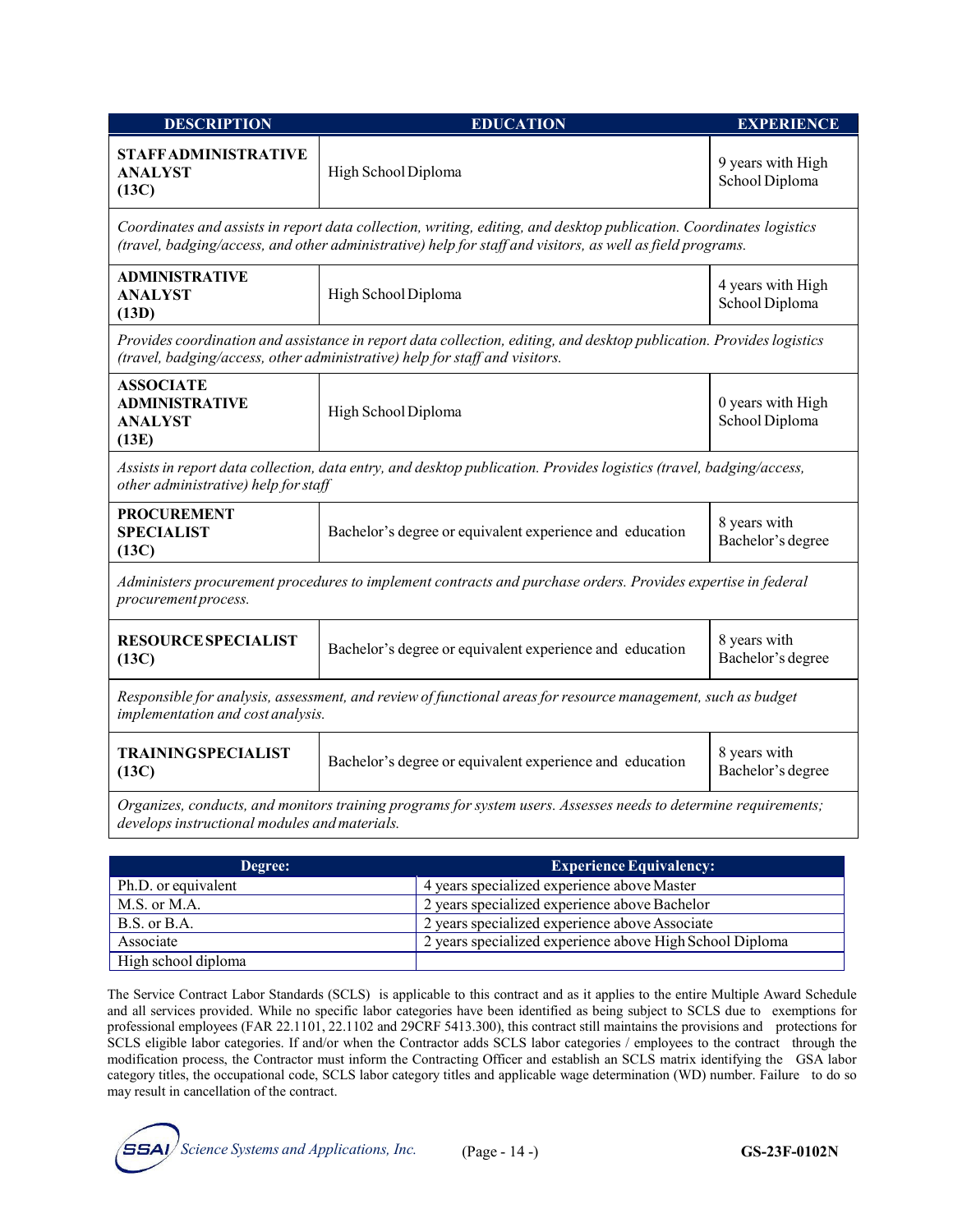# **SECTION 4 – MULTIPLE AWARD SCHEDULE LABOR PRICE LIST**

Hourly rates include 0.75% GSA Industrial Funding Fee (IFF)

### **Contractor Site:**

|                                   |                | <b>CONTRACTOR SITE (Active Periods: YEARS 16-20)</b> |                            |                            |                            |                                        |
|-----------------------------------|----------------|------------------------------------------------------|----------------------------|----------------------------|----------------------------|----------------------------------------|
| <b>Labor Categories</b>           | <b>Level</b>   | 1/6/2018<br>to<br>1/5/2019                           | 1/6/2019<br>to<br>1/5/2020 | 1/6/2020<br>to<br>1/5/2021 | 1/6/2021<br>to<br>1/5/2022 | 1/6/2022<br>t <sub>o</sub><br>1/5/2023 |
| Program Manager                   | 1A             | \$<br>171.34                                         | $\$$<br>$175.45$ \$        | 179.66                     | \$<br>183.98               | \$<br>188.39                           |
| Group Manager                     | 1B             | 151.79                                               | 155.43                     | 159.16                     | 162.98                     | 166.89                                 |
| Lead Engineer                     | 2A             | 109.72                                               | 112.35                     | 115.05                     | 117.81                     | 120.64                                 |
| Senior Engineer                   | 2B             | 97.59                                                | 99.93                      | 102.33                     | 104.78                     | 107.30                                 |
| <b>Staff Engineer</b>             | 2C             | 73.68                                                | 75.45                      | 77.26                      | 79.12                      | 81.02                                  |
| Engineer                          | 2D             | 66.12                                                | 67.71                      | 69.34                      | 71.00                      | 72.70                                  |
| Associate Engineer                | 2E             | 46.47                                                | 47.59                      | 48.73                      | 49.90                      | 51.10                                  |
| Sr. Engineering Technician        | 3B             | 73.68                                                | 75.45                      | 77.26                      | 79.12                      | 81.02                                  |
| Staff Engineering Technician      | 3C             | 67.11                                                | 68.72                      | 70.37                      | 72.05                      | 73.78                                  |
| <b>Engineering Technician</b>     | 3D             | 26.02                                                | 26.64                      | 27.28                      | 27.94                      | 28.61                                  |
| Lead Systems Engineer             | 4A             | 111.35                                               | 114.02                     | 116.76                     | 119.56                     | 122.43                                 |
| Sr. Systems Engineer              | 4B             | 104.61                                               | 107.12                     | 109.70                     | 112.33                     | 115.02                                 |
| <b>Staff Systems Engineer</b>     | 4C             | 70.91                                                | 72.61                      | 74.35                      | 76.14                      | 77.96                                  |
| <b>Systems Engineer</b>           | 4D             | 68.28                                                | 69.92                      | 71.60                      | 73.32                      | 75.08                                  |
| Lead Configuration Mgmt. Spec.    | 5A             | 109.72                                               | 112.35                     | 115.05                     | 117.81                     | 120.64                                 |
| Sr. Configuration Mgmt. Spec.     | 5B             | 83.80                                                | 85.81                      | 87.87                      | 89.98                      | 92.14                                  |
| Staff Configuration Mgtm. Spec.   | 5C             | 82.09                                                | 84.06                      | 86.07                      | 88.14                      | 90.25                                  |
| Configuration Mgmt. Spec.         | 5D             | 64.23                                                | 65.77                      | 67.35                      | 68.97                      | 70.62                                  |
| Senior Technical Writer/Editor    | 6 <sub>B</sub> | 109.51                                               | 112.14                     | 114.83                     | 117.58                     | 120.41                                 |
| Staff Technical Writer/Editor     | 6C             | 56.89                                                | 58.26                      | 59.66                      | 61.09                      | 62.56                                  |
| Technical Writer/Editor           | 6 <sub>D</sub> | 51.42                                                | 52.66                      | 53.92                      | 55.22                      | 56.54                                  |
| Associate Technical Writer/Editor | 6E             | 54.58                                                | 55.89                      | 57.23                      | 58.60                      | 60.01                                  |
| Lead Scientist                    | <b>7A</b>      | 141.98                                               | 145.39                     | 148.88                     | 152.45                     | 156.11                                 |
| Senior Scientist                  | 7B             | 96.72                                                | 99.04                      | 101.41                     | 103.85                     | 106.34                                 |
| Staff Scientist                   | 7C             | 78.05                                                | 79.92                      | 81.84                      | 83.80                      | 85.81                                  |
| Scientist                         | 7D             | 65.27                                                | 66.83                      | 68.44                      | 70.08                      | 71.76                                  |
| Scientific Analyst                | 7E             | 54.58                                                | 55.89                      | 57.23                      | 58.60                      | 60.01                                  |
| Lead Subject Matter Expert        | <b>8A</b>      | 208.50                                               | 213.50                     | 218.63                     | 223.87                     | 229.25                                 |
| Sr. Subject Matter Expert         | 8B             | 192.44                                               | 197.06                     | 201.78                     | 206.63                     | 211.59                                 |
| Subject Matter Expert             | 8C             | 154.66                                               | 158.37                     | 162.18                     | 166.07                     | 170.05                                 |
| Sr. Manufacturing Engineer        | 9 <sub>B</sub> | 117.32                                               | 120.14                     | 123.02                     | 125.97                     | 129.00                                 |
| Manufacturing Engineer            | 9C             | 91.46                                                | 93.65                      | 95.90                      | 98.20                      | 100.56                                 |
| Sr. Logistics Engineer            | 10B            | 111.40                                               | 114.08                     | 116.81                     | 119.62                     | 122.49                                 |
| Logistics Engineer                | 10C            | 92.19                                                | 94.40                      | 96.66                      | 98.98                      | 101.36                                 |

*Science Systems and Applications, Inc.* (Page - 15 -) **GS-23F-0102N**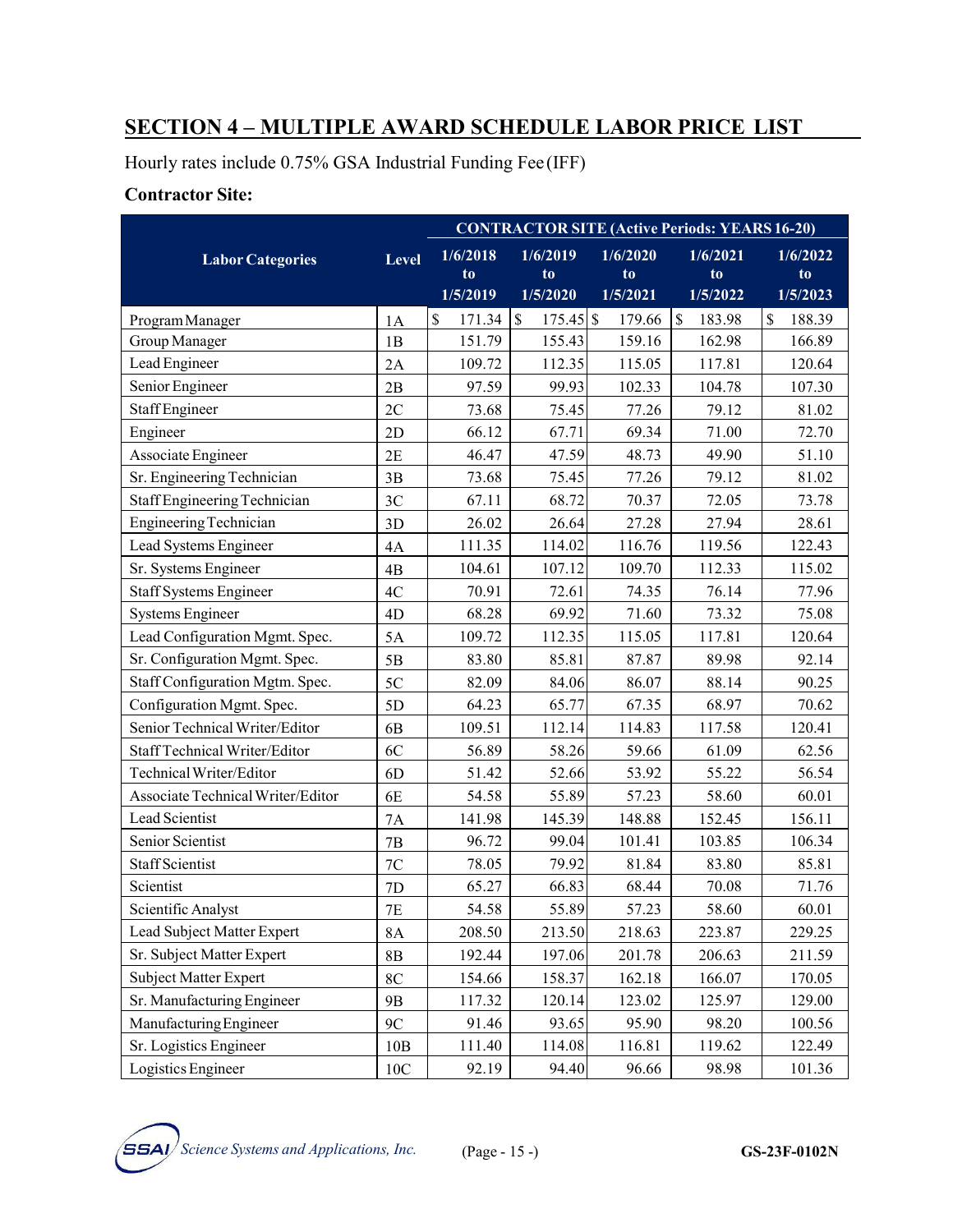|                                     |              | <b>CONTRACTOR SITE (Active Periods: YEARS 16-20)</b> |                            |                            |                            |                            |
|-------------------------------------|--------------|------------------------------------------------------|----------------------------|----------------------------|----------------------------|----------------------------|
| <b>Labor Categories</b>             | <b>Level</b> | 1/6/2018<br>to<br>1/5/2019                           | 1/6/2019<br>to<br>1/5/2020 | 1/6/2020<br>to<br>1/5/2021 | 1/6/2021<br>to<br>1/5/2022 | 1/6/2022<br>to<br>1/5/2023 |
| RM&A Engineer                       | 11C          | 85.83                                                | 87.89                      | 90.00                      | 92.16                      | 94.37                      |
| Materials Management Engineer       | 11C          | 85.83                                                | 87.89                      | 90.00                      | 92.16                      | 94.37                      |
| <b>Quality Assurance Specialist</b> | 11C          | 85.83                                                | 87.89                      | 90.00                      | 92.16                      | 94.37                      |
| Telecommunications Engineer         | 11C          | 85.83                                                | 87.89                      | 90.00                      | 92.16                      | 94.37                      |
| Audiovisual Engineer                | 11C          | 85.83                                                | 87.89                      | 90.00                      | 92.16                      | 94.37                      |
| Staff Drafter/CAD Operator          | 12C          | 67.39                                                | 69.00                      | 70.66                      | 72.36                      | 74.09                      |
| Drafter/CAD Operator                | 12D          | 59.90                                                | 61.33                      | 62.81                      | 64.31                      | 65.86                      |
| Lead Administrative Analyst         | 13A          | 82.03                                                | 84.00                      | 86.01                      | 88.08                      | 90.19                      |
| Sr. Administrative Analyst          | 13B          | 61.16                                                | 62.63                      | 64.13                      | 65.67                      | 67.24                      |
| Staff Administrative Analyst        | 13C          | 55.90                                                | 57.24                      | 58.61                      | 60.02                      | 61.46                      |
| Administrative Analyst              | 13E          | 52.52                                                | 53.78                      | 55.07                      | 56.39                      | 57.74                      |
| Associate Administrative Analyst    | 13C          | 34.87                                                | 35.71                      | 36.57                      | 37.44                      | 38.34                      |
| Procurement Specialist              | 13C          | 75.98                                                | 77.81                      | 79.68                      | 81.59                      | 83.55                      |
| Resource Specialist                 | 13C          | 75.98                                                | 77.81                      | 79.68                      | 81.59                      | 83.55                      |
| <b>Training Specialist</b>          | 13C          | 75.98                                                | 77.81                      | 79.68                      | 81.59                      | 83.55                      |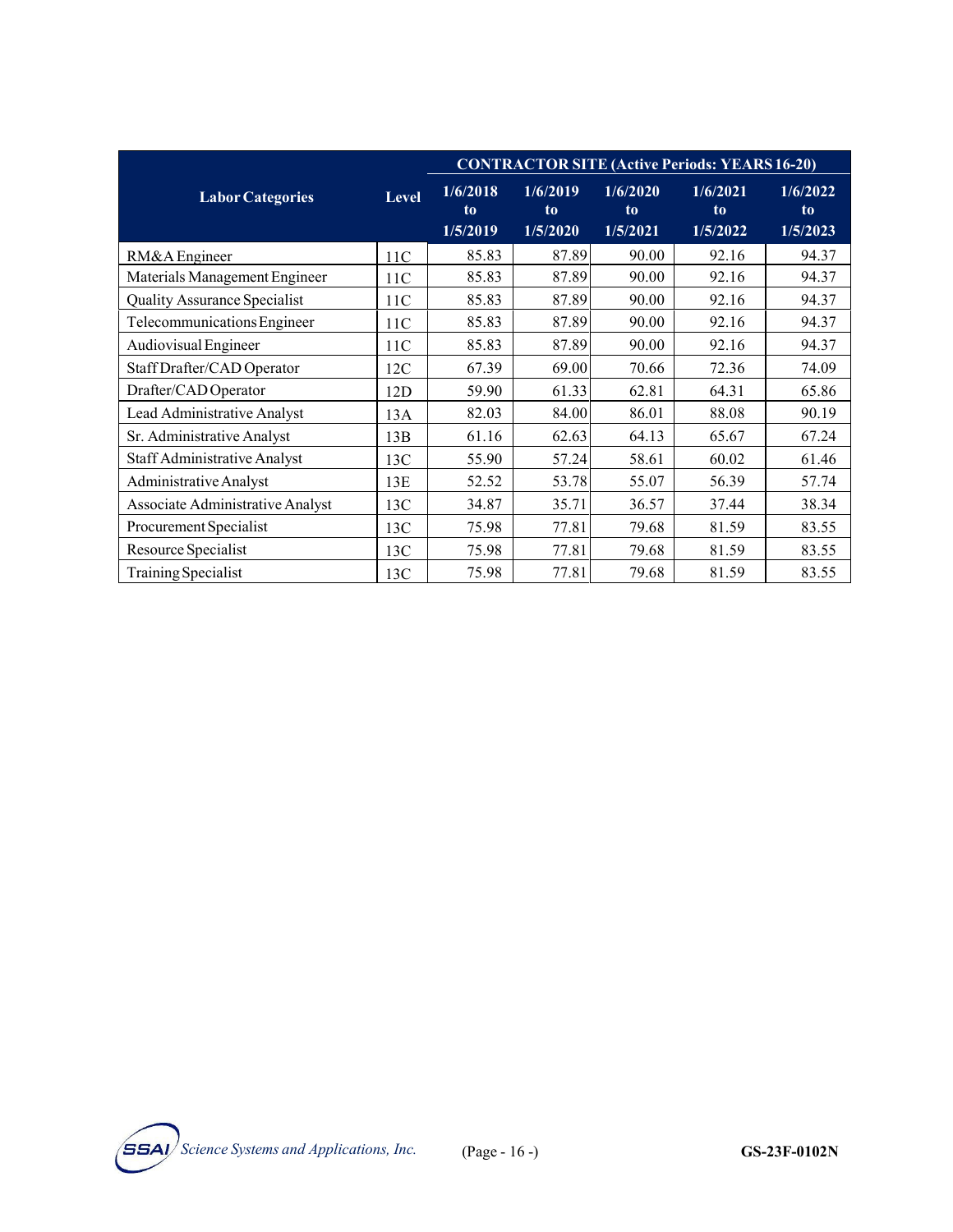### Hourly rates include 0.75% GSA Industrial Funding Fee (IFF)

### **Government Site:**

|                                   |                 | <b>GOVERNMENT SITE (Active Periods: YEARS 16-20)</b> |                                   |                            |                            |                            |
|-----------------------------------|-----------------|------------------------------------------------------|-----------------------------------|----------------------------|----------------------------|----------------------------|
| <b>Labor Categories</b>           | <b>Level</b>    | 1/6/2018<br>to<br>1/5/2019                           | 1/6/2019<br>to<br>1/5/2020        | 1/6/2020<br>to<br>1/5/2021 | 1/6/2021<br>to<br>1/5/2022 | 1/6/2022<br>to<br>1/5/2023 |
| Program Manager                   | 1A              | \$<br>156.95                                         | $\mathbf{\hat{S}}$<br>$160.72$ \$ | 164.57                     | $\mathcal{S}$<br>168.52    | \$<br>172.57               |
| Group Manager                     | 1B              | 139.06                                               | 142.40                            | 145.82                     | 149.32                     | 152.90                     |
| Lead Engineer                     | 2A              | 100.53                                               | 102.94                            | 105.42                     | 107.95                     | 110.54                     |
| Senior Engineer                   | 2B              | 89.41                                                | 91.55                             | 93.75                      | 96.00                      | 98.31                      |
| <b>Staff Engineer</b>             | $\overline{2C}$ | 67.50                                                | 69.12                             | 70.78                      | 72.48                      | 74.22                      |
| Engineer                          | 2D              | 60.60                                                | 62.05                             | 63.54                      | 65.07                      | 66.63                      |
| <b>Associate Engineer</b>         | 2E              | 42.59                                                | 43.61                             | 44.65                      | 45.73                      | 46.82                      |
| Sr. Engineering Technician        | 3B              | 67.50                                                | 69.12                             | 70.78                      | 72.48                      | 74.22                      |
| Staff Engineering Technician      | 3C              | 61.47                                                | 62.94                             | 64.45                      | 66.00                      | 67.58                      |
| <b>Engineering Technician</b>     | 3D              | 23.82                                                | 24.39                             | 24.97                      | 25.57                      | 26.19                      |
| Lead Systems Engineer             | 4A              | 102.02                                               | 104.47                            | 106.97                     | 109.54                     | 112.17                     |
| Sr. Systems Engineer              | 4B              | 95.85                                                | 98.15                             | 100.50                     | 102.91                     | 105.38                     |
| <b>Staff Systems Engineer</b>     | 4C              | 64.95                                                | 66.50                             | 68.10                      | 69.73                      | 71.41                      |
| <b>Systems Engineer</b>           | 4D              | 62.59                                                | 64.09                             | 65.63                      | 67.20                      | 68.82                      |
| Lead Configuration Mgmt. Spec.    | 5A              | 100.53                                               | 102.94                            | 105.42                     | 107.95                     | 110.54                     |
| Sr. Configuration Mgmt. Spec.     | 5B              | 76.76                                                | 78.60                             | 80.48                      | 82.42                      | 84.39                      |
| Staff Configuration Mgmt. Spec.   | 5C              | 75.20                                                | 77.00                             | 78.85                      | 80.74                      | 82.68                      |
| Configuration Mgmt. Spec.         | 5D              | 58.83                                                | 60.24                             | 61.69                      | 63.17                      | 64.68                      |
| Senior Technical Writer/Editor    | 6 <sub>B</sub>  | 100.28                                               | 102.69                            | 105.15                     | 107.67                     | 110.26                     |
| Staff Technical Writer/Editor     | 6C              | 52.11                                                | 53.36                             | 54.64                      | 55.95                      | 57.30                      |
| Technical Writer/Editor           | 6 <sub>D</sub>  | 47.10                                                | 48.23                             | 49.39                      | 50.58                      | 51.79                      |
| Associate Technical Writer/Editor | 6E              | 49.99                                                | 51.19                             | 52.42                      | 53.68                      | 54.97                      |
| Lead Scientist                    | <b>7A</b>       | 130.09                                               | 133.21                            | 136.41                     | 139.68                     | 143.03                     |
| Senior Scientist                  | 7B              | 88.62                                                | 90.75                             | 92.93                      | 95.16                      | 97.44                      |
| <b>Staff Scientist</b>            | 7C              | 71.47                                                | 73.18                             | 74.94                      | 76.74                      | 78.58                      |
| Scientist                         | 7D              | 59.81                                                | 61.25                             | 62.72                      | 64.22                      | 65.76                      |
| Scientific Analyst                | 7E              | 49.99                                                | 51.19                             | 52.42                      | 53.68                      | 54.97                      |
| Lead Subject Matter Expert        | <b>8A</b>       | 190.95                                               | 195.53                            | 200.23                     | 205.03                     | 209.95                     |
| Sr. Subject Matter Expert         | 8B              | 176.28                                               | 180.51                            | 184.84                     | 189.28                     | 193.82                     |
| Subject Matter Expert             | $8\mathrm{C}$   | 141.65                                               | 145.04                            | 148.53                     | 152.09                     | 155.74                     |
| Sr. Manufacturing Engineer        | 9B              | 107.48                                               | 110.05                            | 112.70                     | 115.40                     | 118.17                     |
| Manufacturing Engineer            | 9C              | 83.77                                                | 85.78                             | 87.84                      | 89.95                      | 92.11                      |
| Sr. Logistics Engineer            | 10B             | 102.06                                               | 104.51                            | 107.02                     | 109.59                     | 112.22                     |
| Logistics Engineer                | 10C             | 84.46                                                | 86.48                             | 88.56                      | 90.68                      | 92.86                      |
| RM&A Engineer                     | 11C             | 78.62                                                | 80.51                             | 82.44                      | 84.42                      | 86.45                      |
| Materials Management Engineer     | 11C             | 78.62                                                | 80.51                             | 82.44                      | 84.42                      | 86.45                      |

 $\overline{SSA}$  *Science Systems and Applications, Inc.* (Page - 17 -)  $S-S-23F-0102N$